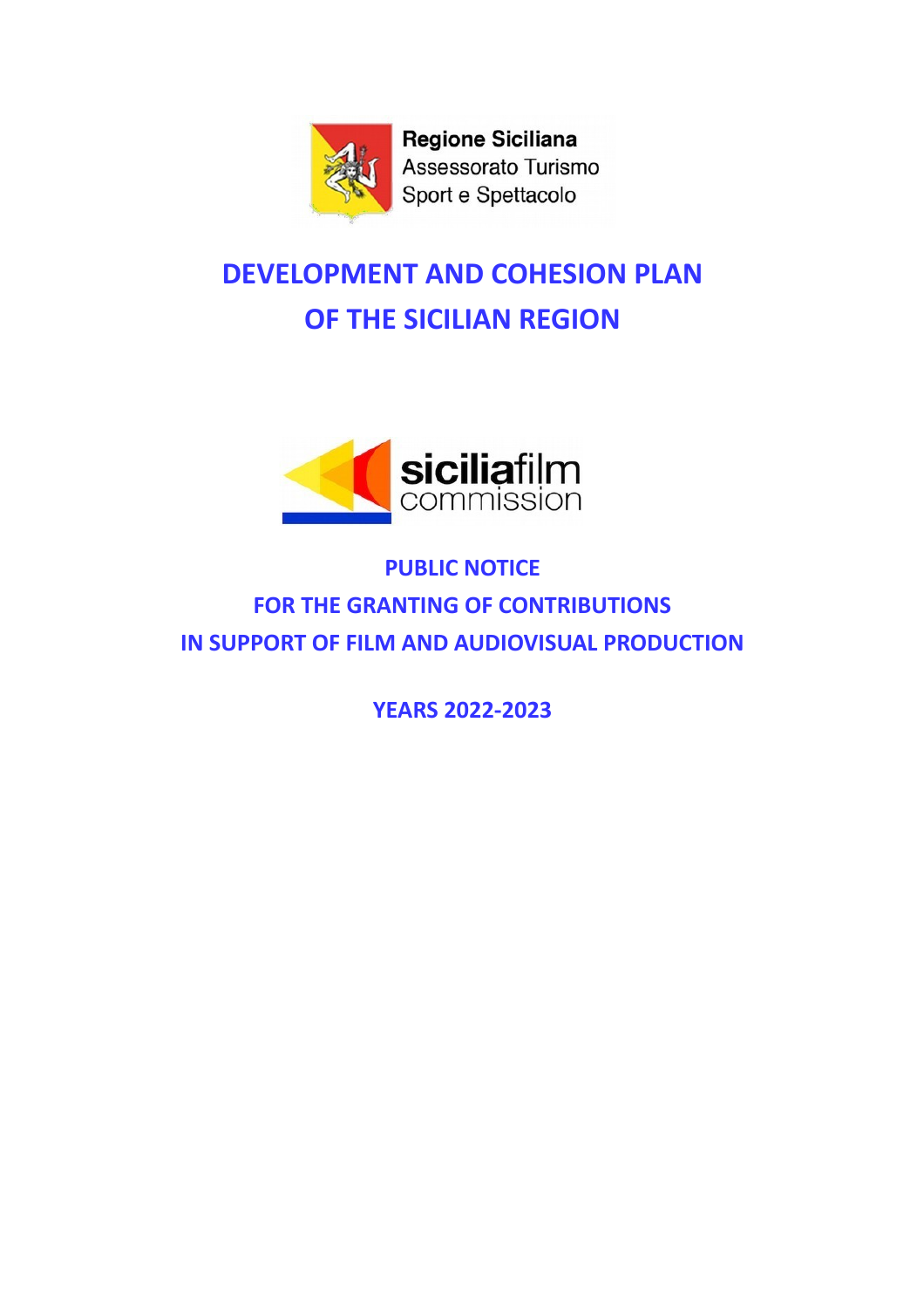## **INDEX**

| <b>Art. 2</b> |                                                                          |  |
|---------------|--------------------------------------------------------------------------|--|
|               |                                                                          |  |
|               |                                                                          |  |
|               |                                                                          |  |
|               |                                                                          |  |
|               |                                                                          |  |
|               |                                                                          |  |
|               |                                                                          |  |
|               | Art. 8 TERMS AND CONDITIONS FOR SUBMITTING PROJECTS - APPLICATION FILE13 |  |
|               |                                                                          |  |
|               |                                                                          |  |
| <b>Art. 9</b> | APPOINTMENT OF THE R.P. AND EVALUATION COMMITTEE - VERIFICATION          |  |
|               | OF THE ADMISSIBILITY OF APPLICATIONS - PRELIMINARY ASSISTANCE15          |  |
|               |                                                                          |  |
|               |                                                                          |  |
|               |                                                                          |  |
|               |                                                                          |  |
|               |                                                                          |  |
|               | Art. 11 EVALUATION AND PROVISIONAL GRANTING OF THE CONTRIBUTION24        |  |
|               |                                                                          |  |
|               |                                                                          |  |
|               |                                                                          |  |
|               |                                                                          |  |
|               |                                                                          |  |
|               |                                                                          |  |
|               |                                                                          |  |
|               |                                                                          |  |
|               |                                                                          |  |
|               |                                                                          |  |
|               |                                                                          |  |
|               |                                                                          |  |
|               |                                                                          |  |
|               |                                                                          |  |
|               |                                                                          |  |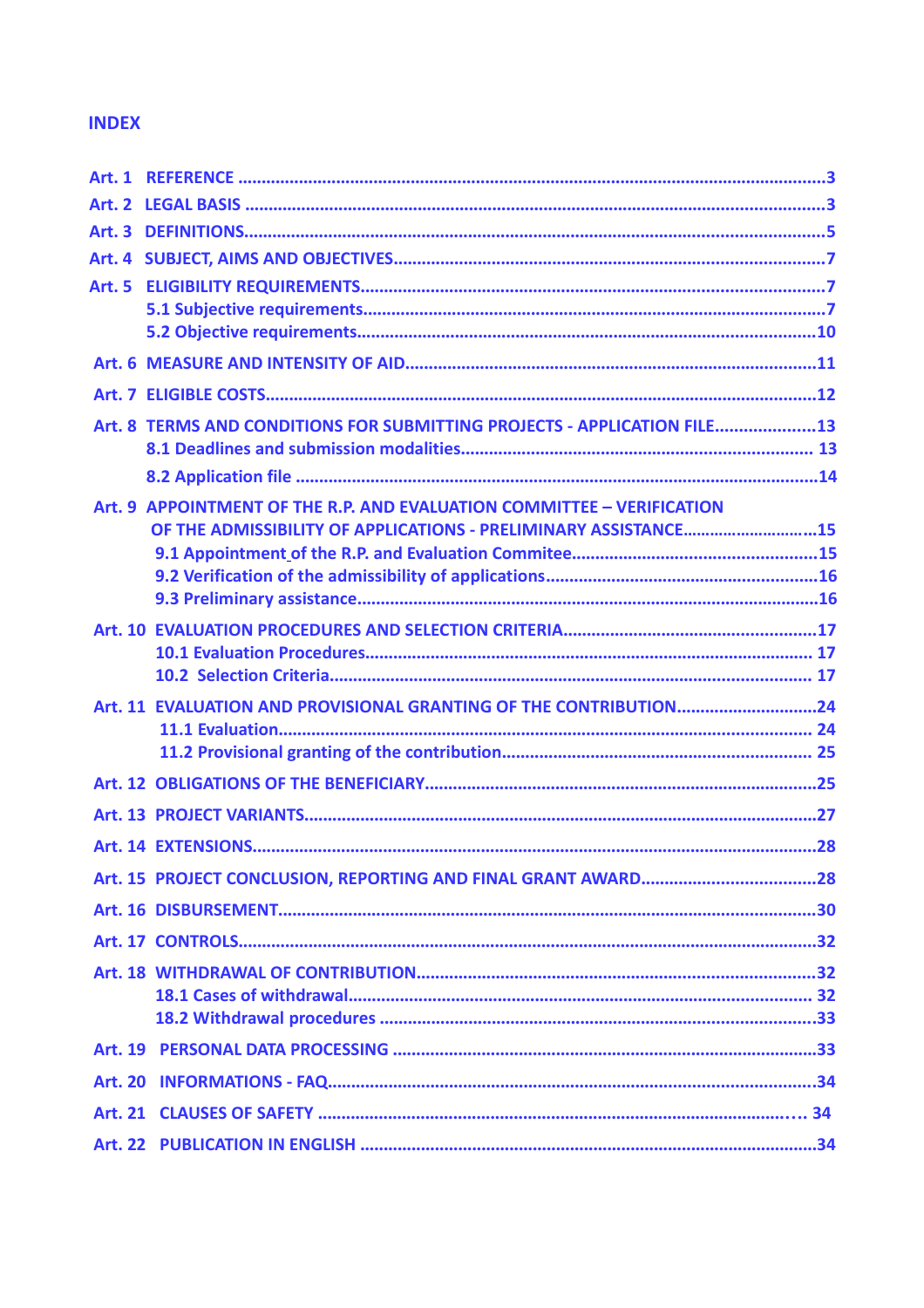## **ARTICLE 1 REFERENCE**

The Sicilian Region recognises the cinema and audiovisual sector as a fundamental means of artistic expression, cultural education, communication and a relevant instrument of social and economic growth, promoting its development and related activities.

Therefore, within the powers assigned to it, the Sicilian Region pursues, inter alia, the objective of encouraging the production of cinematographic and audiovisual works, in order to strengthen and qualify local companies, attract national and international productions, foster the professional growth of regional operators in the sector, spread the knowledge of the historical, artistic, cultural and landscape-environmental contexts of the Island, also for the purpose of tourism promotion.

In this context, by means of this public notice the Regional Department of Tourism, Sport and Entertainment - Regional Department of Tourism, Sport and Entertainment (hereinafter also referred to as *"Administration" or "Granting Administration")* intends to grant non-repayable contributions for the production **in the regional territory of** audiovisual products falling within the classification set out in art. 4. below, through the instrument of aids to enterprises provided for by art. 54 *("Aid schemes in favour of audiovisual works"*) of the EU Regulation No. 651/2014 (General Block Exemption Regulation) as amended, declaring certain categories of aid compatible with the common market in application of Articles 107 and 108 of the Treaty on the Functioning of the European Union (hereinafter also referred to as TFEU).

The above-mentioned facilities will be granted through a 'counter' procedure within the framework of the interventions of the Sicilian Region's Development and Cohesion Plan (PSC).

## **ARTICLE 2 LEGAL BASIS**

- ‒ Commission Regulation (EU) No. 651/2014 of 17/06/2014 (and, in particular, Article 54 *"Aid schemes for audiovisual works"*), published in the Official Journal of the European Union on 26/06/2014, declaring certain categories of aid compatible with the internal market, in application of Articles 107 and 108 of the Treaty and, in particular, paragraph 2(b) of the aforementioned Article 107, concerning aid to make good the damage caused by natural disasters or exceptional occurrences;
- ‒ Commission Regulation (EU) No. 1084/2017 of 14/06/2017 amending the aforementioned Regulation (EU) No 651/2014 as regards, inter alia, the notification thresholds applicable to aid for culture and heritage conservation and amending Regulation (EU) No 702/2014 as regards the calculation of eligible costs;
- ‒ Communication from the European Commission published in OJEU C332/1 of 15/11/2013 concerning the *'Communication from the Commission on State aid to cinematographic and other audiovisual works*';
- Italian Law No. 220 of 14/11/2016, as amended and supplemented, concerning the *'Discipline of the cinema and audiovisual sector*';
- ‒ MiBACT Decree No. 63 of 25/01/2018 published in the OJ General Series No. 55 of 07/03/2018 concerning application provisions on Film Commissions and general addresses and parameters for the management of economic support funds for the audiovisual sector, allocated through the Regions or Autonomous Provinces;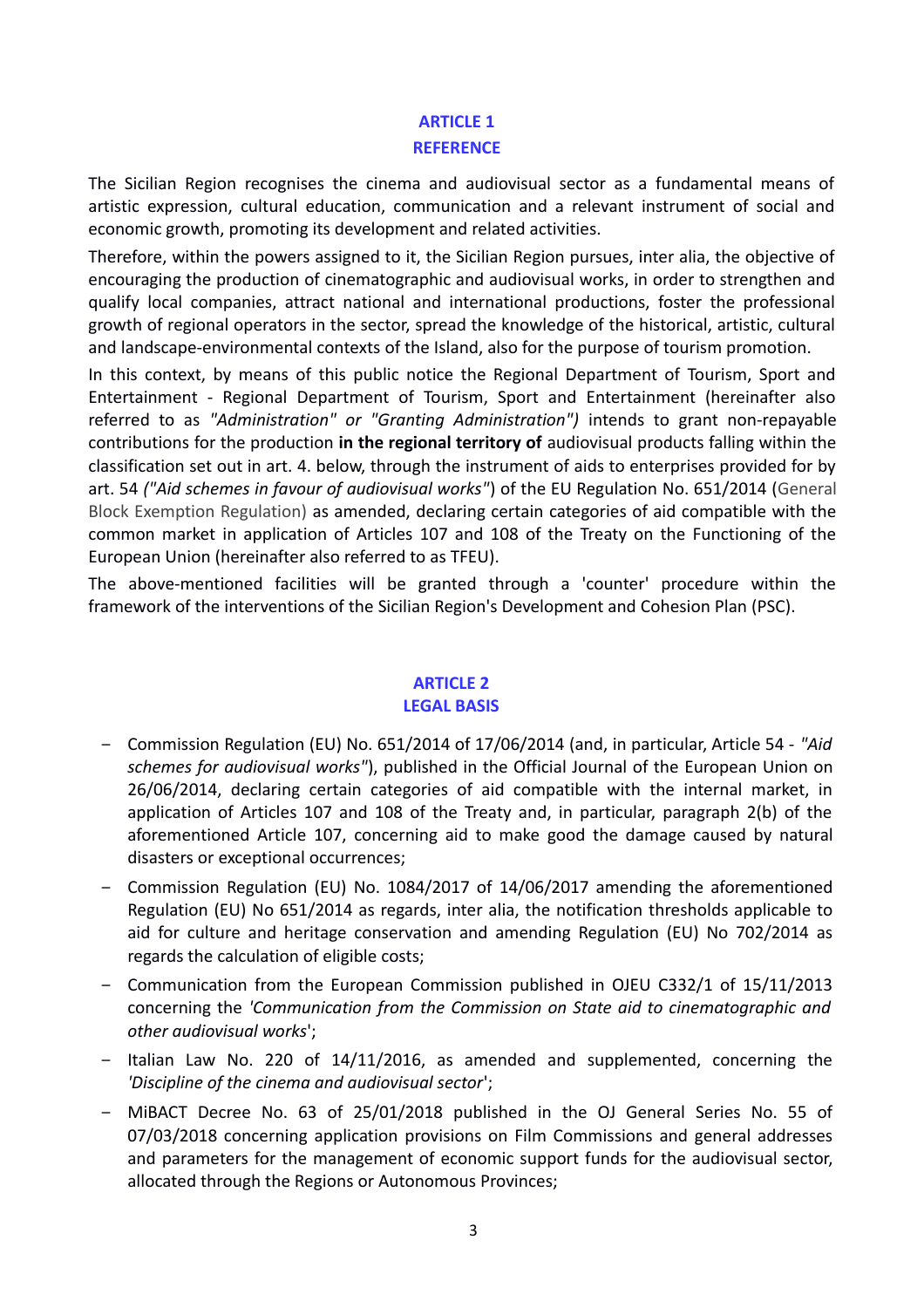- ‒ Sicilian Regional Law No. 16 of 21/08/2007, concerning *'Interventions in favour of the cinema and audiovisual sector'*, which committed the Sicilian Region to pursue the objective of encouraging the production of cinematographic and audiovisual works in order to strengthen and qualify local companies, attract national and international productions, foster the professional growth of operators in the sector and spread knowledge of the Island;
- Italian Legislative Decree No. 33 of 14/03/2013 and No. 97 of 25/05/2016 concerning 'Reorganisation of the regulations on the right of civic access and the obligations of publicity, transparency and dissemination of information by Public Administrations';
- ‒ Sicilian Regional Law No. 21 of 12/08/2014, art. 68 "Rules on transparency and publicity of administrative activity" as amended;
- ‒ Italian Decree-Law No. 78/2010, setting forth *'Urgent measures on financial stabilisation and economic competitiveness'* converted, with amendments, by Law No. 122/2010, and in particular Article 7, paragraphs 26 and 27, which attributes to the Prime Minister, or to the delegated Minister, the functions on cohesion policies referred to in Article 24, paragraph 1, letter c), of Legislative Decree no. 300/1999, including the management of the Fund for underutilised areas referred to in Article 61 of Law No. 289/2002, as amended;
- ‒ Italian Legislative Decree No. 88/2011, setting forth 'Provisions on additional resources and special interventions for the removal of economic and social imbalances pursuant to Law No. 42/2009', and in particular Article 4, which provides that the aforementioned Fund for Underutilised Areas shall be called Fund for Development and Cohesion;
- ‒ Italian Decree-Law No. 101/2013, containing *'Urgent provisions for the pursuit of rationalisation objectives in public administrations'*, converted with amendments by Law No. 125/2013, and in particular Article 10;
- ‒ Law No. 190/2014, setting forth *'Dispositions for the formation of the annual and multi-year budget of the State (2015 Stability Law)'* and in particular Article 1, paragraph 703, which, without prejudice to the existing provisions on the use of the FSC, lays down further provisions for the use of the resources allocated for the 2014-2020 programming period;
- ‒ Italian Decree-Law No. 34/2019, setting forth *"Urgent measures for economic growth and for the resolution of specific crisis situations"* converted with amendments by Law No. 58/2019, as amended by paragraph 309 of Law No. 160/2019, and, most recently, by Article 41, paragraph 3, of Italian Decree-Law No. 76/2020, converted by Italian Law No. 120/2020, and in particular Article 44;
- ‒ Italian Decree-Law No. 34/2020, converted with amendments by Italian Law No. 77/2020, on *'Urgent measures on health, work and economic support, as well as social policies related to the epidemiological emergency from COVID-19'* and, in particular, Articles 241 and 242;
- ‒ CIPE (Italian Interministerial Committee for Economic Planning) Resolution No. 8/2015, acknowledging - pursuant to point 2 of its Resolution No. 18/2014 - the Italy 2014-2020 Partnership Agreement adopted by executive decision on 29/10/2014 by the European Commission and concerning the programming of the EIS Funds for the period 2014-2020;
- ‒ CIPE Resolution No. 10/2015 on *'Definition of the criteria for national public co-financing of European Programmes for the 2014/2020 programming period and their monitoring*';
- ‒ CIPE Resolution No. 25/2016 on "*Development and Cohesion Fund 2014-2020. National Thematic Areas and Strategic Objectives - allocation pursuant to Article 1, paragraph 703, letters b) and c) of Italian Law No. 190/2014*";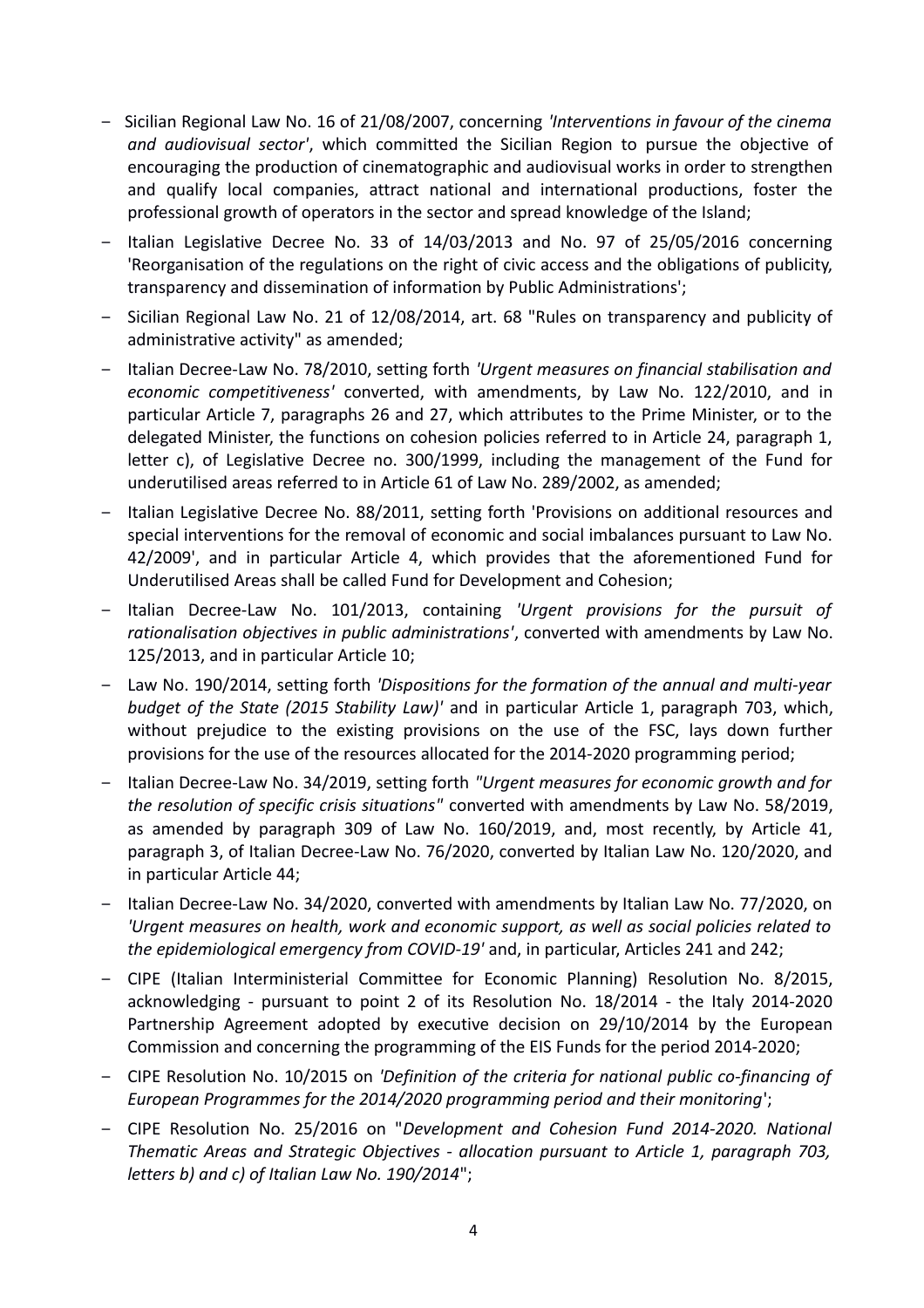- ‒ CIPE Resolution No. 26/2016 on *'Development and Cohesion Fund 2014-2020: Plan for the Mezzogiorno. Assignment of resources';*
- ‒ CIPE Resolution No. 79/2020 on *'Rules of Procedure of the Interministerial Committee for Economic Planning and Sustainable Development (CIPESS)*';
- ‒ CIPESS (Italian Interministerial Committee for Economic Planning and Sustainable Development) Resolution No. 2/2021 *'Development and Cohesion Fund - Framework Provisions for the Development and Cohesion Plan*';
- ‒ CIPESS Resolution No. 32/2021 *'Development and Cohesion Fund Approval of the Development and Cohesion Plan for the Region of Sicily*';
- ‒ CIPESS Resolution No. 86/2021 *'Development and Cohesion Fund Development and Cohesion Plan. Unitary arrangements for the transfer of resources. CIPESS Resolution No 2/2021, point c)*';
- ‒ Sicilian Regional Government Resolution No. 504 of 25/11/2021 on *"Implementation of unitary cohesion policies. Attribution of the function of Authority responsible for the coordination and management of the Development and Cohesion Plan*";
- ‒ Sicilian Regional Government Resolution No. 68 del 12/02/2022 concerning *"Development and Cohesion Plan. CIPESS Resolution No. 2 of 29/04/2021. Establishment of the Monitoring Committee. Document 'Management and Control System (SI.GE.CO.)'. Approval*';
- ‒ Sicilian Regional Government Resolution No. 85 del 24/02/2022 concerning *"Development and Cohesion Plan (PSC) Regione Siciliana. Document 'Management and Control System (SI.GE.CO.)' approved by Resolution of the Regional Government no. 68 of 12/02/2022. Modification and integration"*.
- Report of the Monitoring Committee meeting of 03/03/2022, approved following the closure of written procedure no. 1/2022, by which the Rules of Procedure of the same Committee were approved, together with the Report of the meeting of 03/03/2022 and the overall financial plan of the Sicilian Region PSC, with the breakdown by Thematic Areas and Sectors of Intervention;
- ‒ Sicilian Regional Government Resolution No. 205 of 14/04/2022 acknowledging the closure of the above-mentioned written procedure no. 1/2022 of the Monitoring Committee of the Sicilian Region CSP.

#### **ARTICLE 3**

#### **DEFINITIONS**

This Public Notice generally uses the definitions set out in Art. 2 and Annex I of EU Regulation No. 651/2014 "General Exemption Regulation", as well as those set out in Art. 2 of Italian Law No. 220/2016 *"Discipline of Cinema and Audiovisual"* as amended.

In any case, for the purposes of this notice, the following definitions shall prevail:

 *"Film/TV production": an* audiovisual work of fictional content, including in animation, with a minimum running time of 52 minutes, produced on any medium and by any technique, intended for the public to be viewed in cinemas and/or broadcast by a television broadcaster, including by means of a web-based audiovisual media service provider via so-called "SVOD" platforms. SVOD ("Subscription Video On Demand") platforms;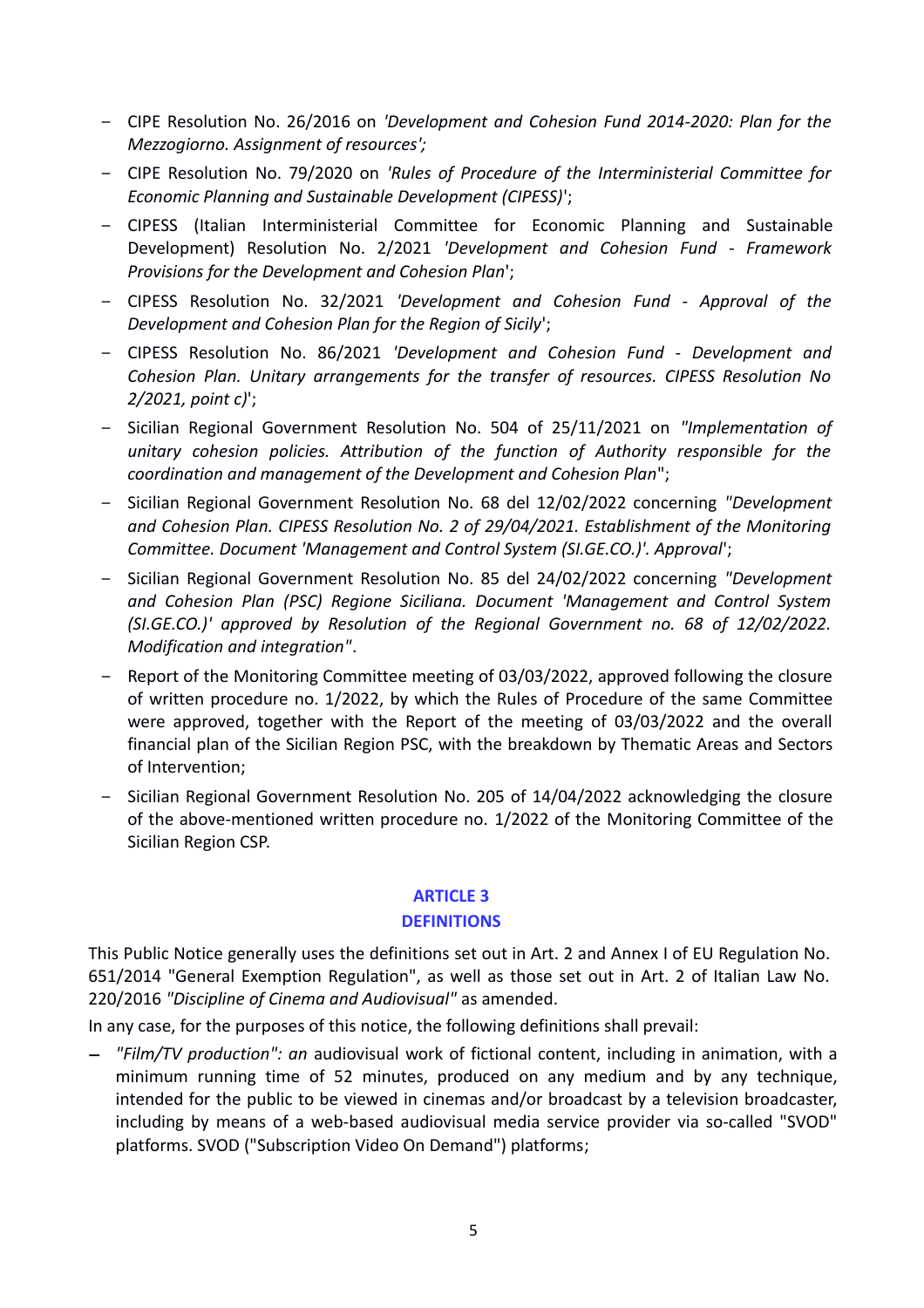- *"TV Series": an* audiovisual work of fictional content with a minimum total duration of 52 minutes and consisting of more than two episodes, produced on any medium and using any technique, divided into narrative segments (episodes and/or episodes), intended for broadcasting to the public through a television broadcaster, including SVOD;
- "*Animated TV series*": a work consisting of images either graphically realised or animated by means of any type of technique and medium, with narrative fiction or documentary content, with a minimum total duration of 24 minutes and consisting of more than two episodes, intended for public broadcasting through a television broadcaster, including SVOD;
- *"Documentary"*: an audiovisual work, also in animation, with a minimum duration of 50 minutes, the creative emphasis of which is placed primarily on real events, places or activities, also by means of archive images, and in which any inventive or fantastic elements are instrumental in the representation and documentation of situations and facts, for cinematographic and/or television fruition, also SVOD;
- *"Documentary TV series"*: the audiovisual work with a documentary content with a minimum overall duration of 52 minutes and composed of more than two episodes, produced on any medium and using any technique, articulated in narrative segments (episodes and/or episodes), intended for public broadcasting through a television broadcaster, including SVOD;
- *"Short film": an* audiovisual work with narrative fiction content, including animation, lasting less than 52 minutes, intended for public viewing;
- *"Producer": an* economic entity with a primary or predominant activity falling under the ATECO 2007 code "59.11" (or NACE Rev.2 code "59.11" or equivalent) that is a producer, co-producer or associated producer with a share of no less than 20% of the audiovisual work proposed for the purposes of this Notice;
- *"Production"*: the set of development phases, pre-production, executive realisation or filming or technical realisation of the work, post-production, the outcome of which is the realisation of the sample copy or the *master of* the audiovisual work (if it is realised by the producer himself, this includes the activity of preparing the audiovisual materials necessary for the communication, promotion, marketing of the audiovisual work in Italy and abroad);
- *"*Realisation" means the phase of filming or the actual execution of the work;
- *"Post-production":* the phase following realisation, which includes audio-video editing and mixing, the addition of special effects and transfer to the target medium;
- *"Distribution":* the set of activities, of a commercial, promotional, legal, executive and financial nature, related to the negotiation of rights for the economic exploitation of audiovisual works on the various channels in one or more geographical areas of reference and the subsequent making available for public enjoyment, through the various platforms of use;
- *"Start of* production": the date of the start of production;
- *"End of processing":* the date on which the sample copy was made;
- *"Production cost"*: the costs gross of any tax or other charge relating to the development, preproduction, executive realisation, filming or technical realisation of the work, post-production phases, as per Table B "Production costs" of MiBACT Ministerial Decree no. 157 of 15/03/2018 (in the case of a serial project pertaining to any category, this means the overall cost of the episodes or episodes, with specification of the unit cost per episode or episode);
- *"Administration" or "Granting Administration":* Regione Siciliana Assessorato del Turismo, dello Sport e dello Spettacolo - Dipartimento del Turismo, dello Sport e dello Spettacolo;
- *"R.P.": Responsible*Person in charge of the Procedure pursuant to Article 5 of Law No. 241/1990**;**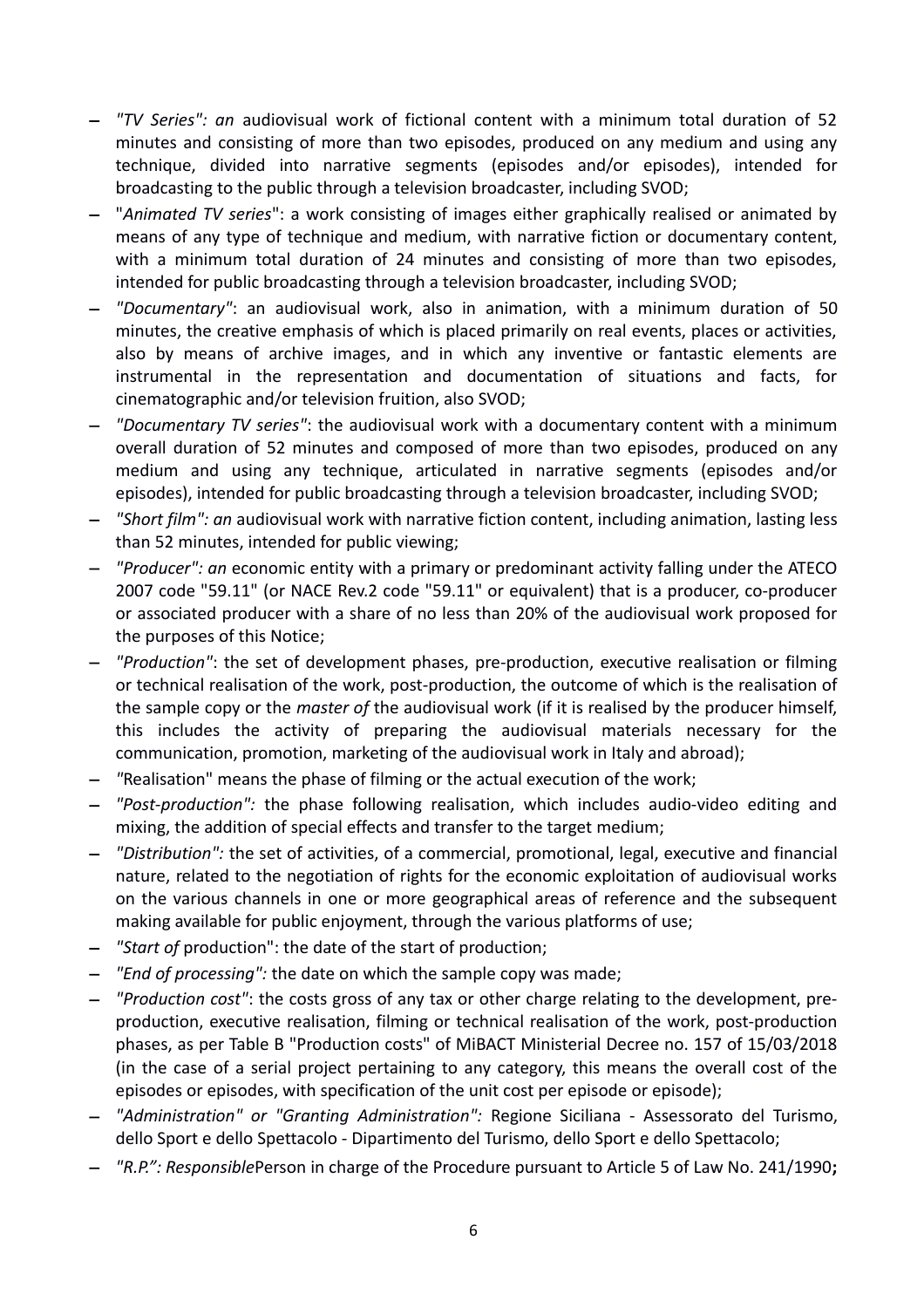#### **ARTICLE 4 SUBJECT, AIMS AND OBJECTIVES**

By means of this public notice, the Department of Tourism, Sport and Entertainment of the Sicilian Region intends to grant non-repayable subsidies, by means of a "counter" procedure within time windows for the submission of applications, in the form of aid to enterprises under Article 54 of EU Regulation No. 651/2014, for the production of the audiovisual works hereinafter specified, according to the definitions set out in Article 3 above.

In particular, the Administration intends to act on the audiovisual sector to:

- $-$  Promote and support original and quality audiovisual works;
- To enhance the image of Sicily by strengthening public commissioning, aimed at supporting audiovisual works related to the Sicilian territory in order to valorise its topicality, history, culture, landscape, traditions, food and wine and identity;
- promote and support audiovisual professionals operating in the region;
- support audiovisual works made in Sicily even if not expressly linked to identity features of the island territory, but nevertheless capable of boosting the regional audiovisual sector and promoting economic and employment impacts on the Sicilian territory;
- Support audiovisual works with a high degree of feasibility and distribution potential capable of generating effects and impacts on the territory;
- $-$  Aid granted under this Notice is intended to support:
	- *a) 'Film/TV production', 'TV series, also in animation';*
	- *b) "Documentaries'* and *'Documentary TV series, also in animation*';
	- *c) "Short films*.
- Pursuant to Article  $6(5)(f)$  of EU Regulation No.  $651/2014$  and Article  $107(2)(b)$  of the TFEU, audiovisual productions which have started filming (or, in the case of animation products, processing) in the Sicilian Region after the publication of this Notice shall be eligible for the aforementioned facilitations;
- under penalty of revocation of any aid granted, the aforesaid filming (or processing, in the case of animation products) must be completed no later than 18 months from the date of the Decree provisionally granting the aid under this notice, a deadline that may be extended once for a period not exceeding three months, on the basis of a duly substantiated request by the Beneficiary.
- Film/TV production Films and TV Series must compulsorily make **the version accessible for the sensory disabled (subtitles for the deaf and audio description for the blind)** consistent with the provisions of Art. 3, paragraph 1, letter g) and Art. 12, paragraph 4, letter a) of Law no. 220/2016.

## **ARTICLE 5 ELIGIBILITY REQUIREMENTS**

#### **5.1 Subjective requirements**

**Under penalty of ineligibility,** applicants who meet the following requirements at the time of submitting their application may apply: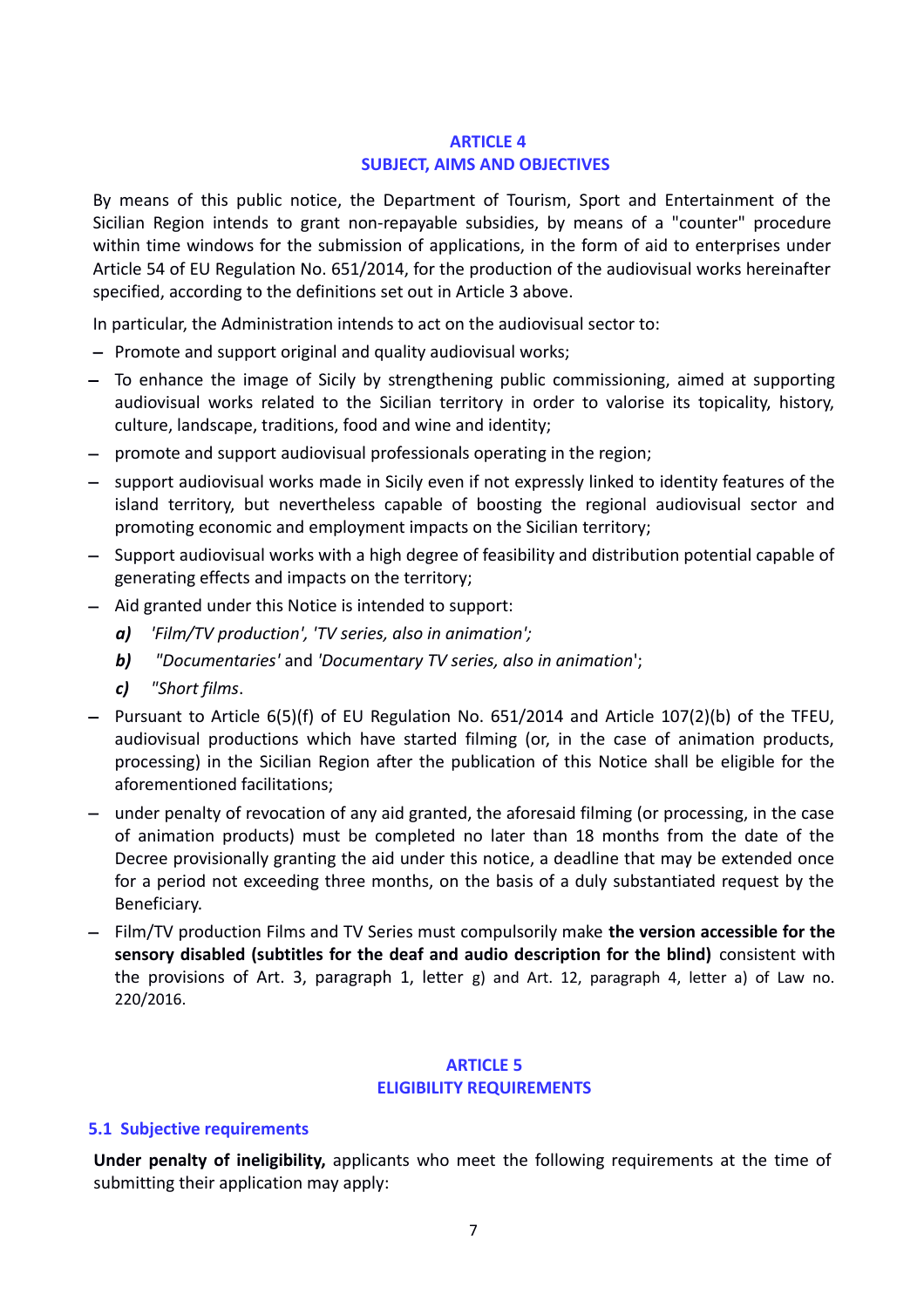- **a) Companies based in the territory of the Italian State and of the European Union**: film companies as defined in Article 2(1)(o) of Italian Law no. 220/2016 (for non-EU, for the purposes of this Notice, a permanent establishment in Italy is not mandatory):
	- with primary or predominant activity in film, video, television programme and film production (ATECO 2007 Code '59.11', or NACE Rev.2 Code '59.11' or equivalent);
	- $-$  registered for at least 24 months, on the date of publication of this notice, in the Companies Register at the Chamber of Commerce competent for their own territory, or at the equivalent body in the Companies Register of the country of origin;
	- $-$  sole producers of the submitted project, co-producers or associated producers with a share of no less than 20%;

## **b) Companies based in a non-EU country:**

- with primary or predominant activity in the production of motion pictures, videos, television programmes and films (Code equivalent to NACE Rev. 2 '59.11');
- $-$  registered for at least 24 months, on the date of publication of this notice, with the equivalent body in the Companies' Register in their country;
- sole producers of the submitted project, co-producers or associated producers with a share of no less than 20%;

## **c) Non-profit-making cultural associations established in the territory of the Italian State and the European Union (only for the realisation of the works referred to in points b) and c) of Article 4 above, i.e. Documentaries, Documentary TV Series, also in animation and Short Films):**

- with primary or predominant activity in film, video, television programme and film production (ATECO 2007 Code '59.11', or NACE Rev.2 Code '59.11' or equivalent);
- with an express provision in the statute of association for the performance of audiovisual production activities;
- registered for at least 24 months, on the date of publication of this notice, in the REA (Economic Administrative Register), or in the similar register of the Member State of residence;
- with documented production activity in the audiovisual field over the last 24 months;

**Economic operators having their registered office outside the territory of the EU, in the event of acceptance of the grant application and prior to the issuance of the relevant provisional grant decree, will be required to enter into an enforceable production agreement with an operator having its tax residence in the EU, which meets the requirements set out in this Notice and which, to all intents and purposes, will become the Beneficiary of the grant awarded.**

This prerequisite, under penalty of forfeiture, will be verified at the time of the issuance of the aforementioned provisional concession act.

Furthermore, all operators wishing to participate in this public notice, when submitting their application, must certify, by means of a declaration in lieu of affidavit, made pursuant to Italian Presidential Decree No. 445/2000, that they:

 be in business for at least two years in the field of audiovisual production and not be undergoing liquidation, bankruptcy, composition with creditors, receivership or other insolvency procedures;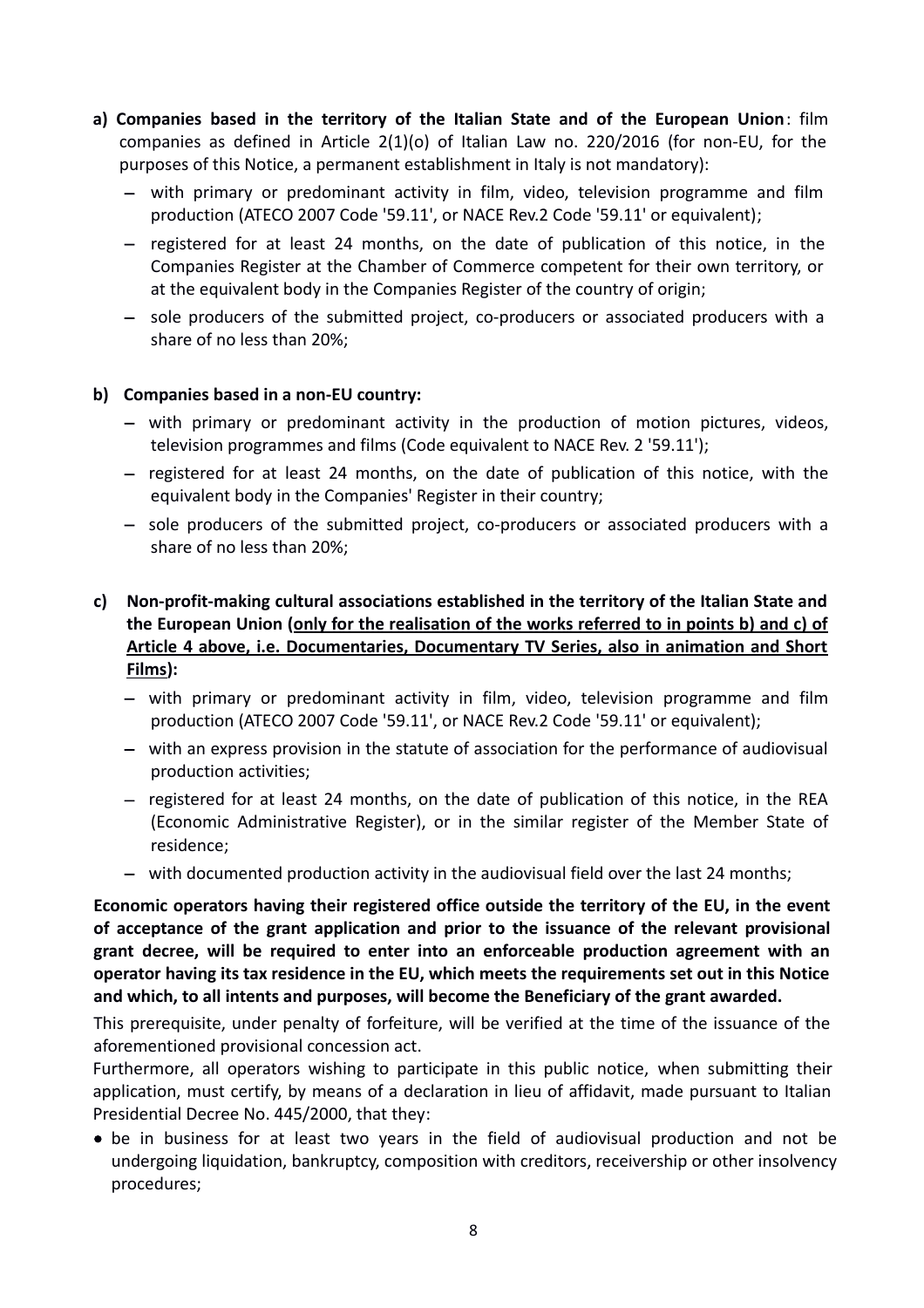- have the operational, administrative and economic-financial capacity in relation to the project to be implemented;
- be in compliance with tax, social security, welfare and insurance obligations, as provided for by the relevant national legislation in force;
- not be companies in difficulty as defined in Article 2 *Definitions*  point 18 of Regulation (EU) 651/2014 (*Commission Regulation declaring certain categories of aid compatible with the internal market in application of Articles 107 and 108 of the Treaty*);
- comply with legislation on the environment, health and safety in the workplace, prevention of accidents and occupational diseases, equal opportunities between men and women, and the provisions of national collective bargaining agreements;
- have not, in the three years preceding the date of publication of the Notice, been the subject of administrative proceedings connected with acts of revocation of public funding for breach of the prohibition on misappropriation of assets, for proven serious negligence in the implementation of the investment and/or failure to achieve the objectives set by the initiative, for failure to meet the essential requirements, for irregularities in the documentation produced;
- have the capacity to contract, i.e. not be subject or not have been in the last three years to sanctions or disqualification measures, or any other sanction involving the prohibition to contract with the Public Administration, or measures suspending business activity;
- not having been convicted by a final judgment, a criminal decree of conviction that has become irrevocable or a judgment of application of the penalty on request, pursuant to Article 444 of the Italian Criminal Procedure Code, for one of the following offences:
	- the offences, committed or attempted, referred to in Articles 416, 416-bis of the Criminal Code or offences committed by availing oneself of the conditions provided for by the aforementioned Article 416-bis or in order to facilitate the activities of the associations provided for by the same Article, as well as the offences, committed or attempted, provided for by Art. 74 of Italian Presidential Decree no. 309/1990, Art. 291-quater of Presidential Decree no. 43/1973 and Art. 260 of Italian Legislative Decree no. 152/2006, insofar as they can be traced back to participation in a criminal organisation, as defined in Art. 2 of Council Framework Decision 2008/841/JHA;
	- offences, committed or attempted, referred to in Articles 317, 318, 319, 319-ter, 319-quater, 320, 321, 322, 322-bis, 346-bis, 353, 353-bis, 354, 355 and 356 of the Italian Criminal Code and Article 2635 of the Italian Civil Code;
	- fraud within the meaning of Article 1 of the Convention on the Protection of the European Communities' Financial Interests;
	- offences, committed or attempted, committed for the purposes of terrorism, including international terrorism and subversion of the constitutional order; terrorist offences or offences connected with terrorist activities;
	- the offences referred to in Articles 648-bis, 648-ter and 648-ter.1 of the Italian Criminal Code, money laundering or terrorist financing, as defined in Article 1 of Italian Legislative Decree No. 109/2007 as amended;
	- Exploitation of child labour and other forms of human trafficking as defined by Italian Legislative Decree No. 24/2014;
	- any other offence from which the inability to contract with the P.A. derives as an accessory penalty.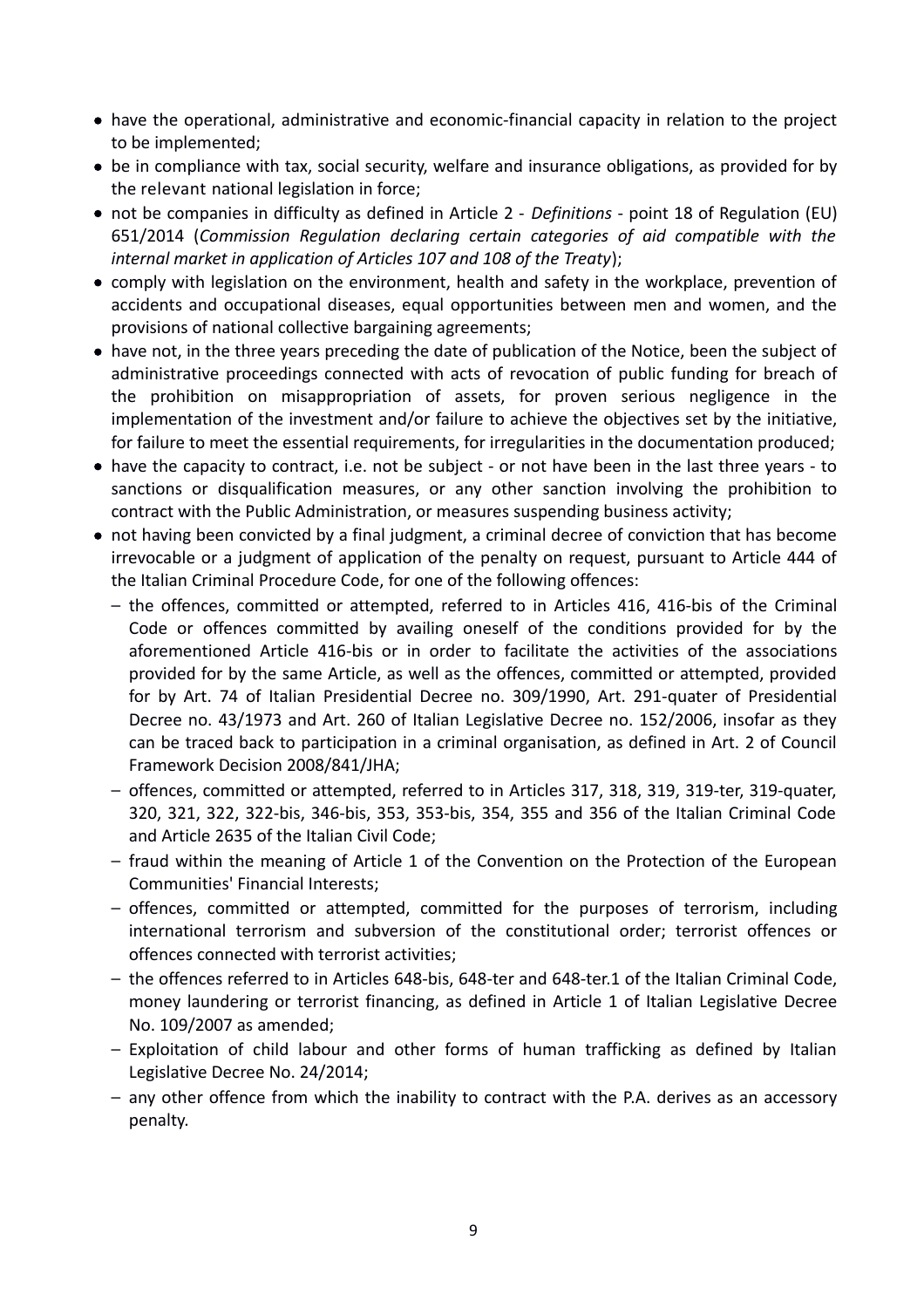The existence of grounds for disqualification, suspension or prohibition provided for in Article 67 of Italian Legislative Decree No. 159/2011 or of an attempt of mafia infiltration referred to in Article 84(4) of the same Decree shall also constitute grounds for exclusion.

This is without prejudice to the provisions of Articles 88(4-bis) and 92(2) and (3) of the aforementioned Italian Legislative Decree No. 159/2011, with reference to anti-mafia communications and information, respectively.

Exclusion shall be imposed if the addressees of the final judgment or criminal decree of conviction are:

- $-$  for the sole proprietor, the owner or technical director
- $-$  for the general partnership, a partner or the technical director
- $-$  in the case of a limited partnership, the general partners or the technical director;
- $-$  in the case of any other type of company (including consortia), the members of the board of directors vested with legal representation, management or supervision, other persons with powers of representation, management or control, the technical director, the sole natural person shareholder, or the majority shareholder (in the case of companies with fewer than five shareholders).

In any event, the exclusion and prohibition shall also apply in respect of persons who ceased to hold office in the year preceding the date of publication of this notice, if the company does not prove that there has been complete and effective dissociation from the criminally sanctioned conduct; exclusion shall not be ordered and the prohibition shall not apply when the offence has been decriminalised or when rehabilitation has taken place or when the offence has been declared extinct after the conviction or in the event of revocation of the conviction.

For economic operators based outside the territory of the Italian State, the cases of exclusion must be understood as referring to similar technical and corporate management positions equivalent to those listed above.

**All the aforementioned subjective requirements must be met by each Beneficiary until the conclusion of the project and the relative closure of the financial circuit, it being understood that any change or variation occurring after the submission of the application, under penalty of exclusion/withdrawal, must be promptly communicated to the Granting Authority for the necessary verifications and assessments, as specified later in this Notice.**

**In addition, and without prejudice to points (a), (b) and (c) above, each applicant, either as a sole producer or as a co-producer/associated producer (whether with a majority or minority share), may submit**

- a single application for the category '*Film/TV production films' and 'TV series, also in animation';*
- a single application for the category *'Documentaries and documentary TV series, also in animation*';
- a single application for the *'Short Films'* category.

#### **5.2 Objective requirements**

**Under penalty of** inadmissibility, the application may only concern audiovisual products:

falling within the types of works exhaustively referred to in Article 4 (Object, Aims and *Objectives)*, according to the characteristics defined in Article 3 *(Definitions)*;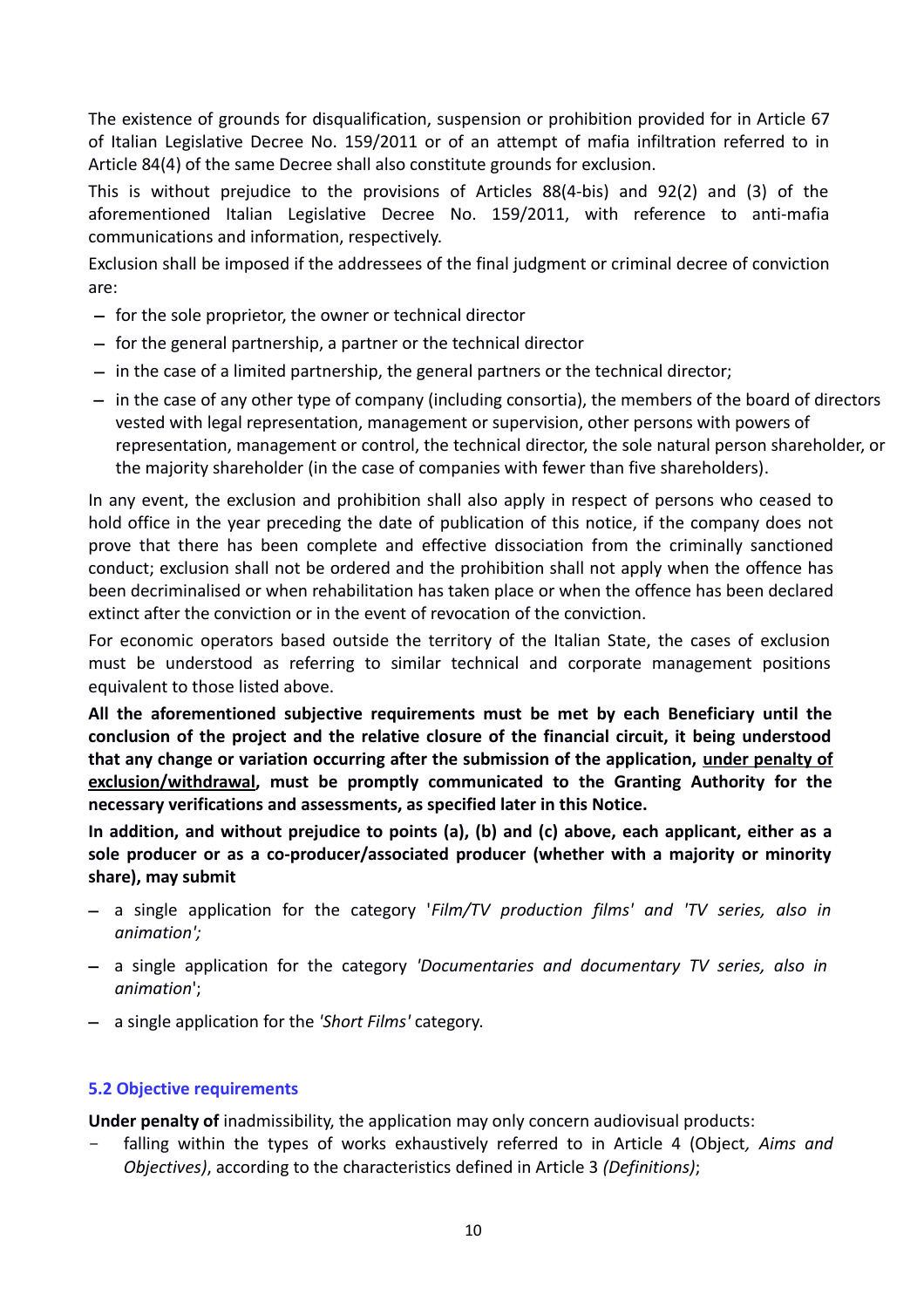- that do not disseminate, directly or indirectly, messages that are contrary to the policies of the European Union (such as, but not limited to, projects that may be contrary to the interests of public health, human rights, security of persons, freedom of expression and the like);
- that do not incite violence, discrimination and racism and/or contain pornographic content;
- for which filming (or processing, in the case of animation products) on regional territory began after the publication of this notice;
- whose production envisages spending at least 150% of the requested contribution on Sicilian regional territory;
- whose production activities are scheduled to end within 18 months from the date of the provisional concession decree;
- that do not have a promotional or advertising nature, or that relate to television entertainment (e.g. reality TV, quiz shows, etc.);
- which do not fall into the category of institutional productions, intended to promote a particular organisation or its activities;
- which, on the date of publication of this public notice, have not participated in full in festivals or other events, or have not been the subject of full public viewing by any means, including via the web.

## **ARTICLE 6 MEASURE AND INTENSITY OF AID**

The aid under this public notice is granted in compliance with the provisions of Regulation (EU) No 651/2014 as amended. The measure in support of audiovisual productions referred to in this Notice will be notified to the European Commission within the time limits set out in the applicable legislation.

**The total amount for the years 2022 and 2023** of the resources referred to in this Public Notice for the interventions of the Development and Cohesion Plan (PSC) of the Sicilian Region and financed with resources from the 2014-2020 Development and Cohesion Fund is **€ 10,800,000.00**, without prejudice to the Administration's right to implement the financial endowment of this Public Notice with any additional resources from regional, national or EU funds, for the cofinancing of projects that are usefully placed in the lists referred to in Paragraph 11.1 below.

The above-mentioned total amount of **€ 10,800,000.00** is broken down as follows:

- **€ 8,800,000.00** for film/television production films, TV series, TV series in animation, with narrative fiction content;
- **€ 1,800,000.00** for documentaries, documentary TV series, TV series in animation, with documentary content;
- **€ 200,000.00** for short films.

**The amount of co-financing** for each subsidised project, corresponding to the aid intensity, may not exceed the threshold of 20% of the production cost (the latter as defined in Article 3 above) with the following ceilings

- € 1,000,000.00 for audiovisual works related to cinema/television production films, TV series, TV series in animation, with narrative fiction content;
- € 200,000.00 for audiovisual works related to documentaries, documentary TV series, animated TV series with documentary content:
- $\bullet$   $\in$  40,000.00 for short films.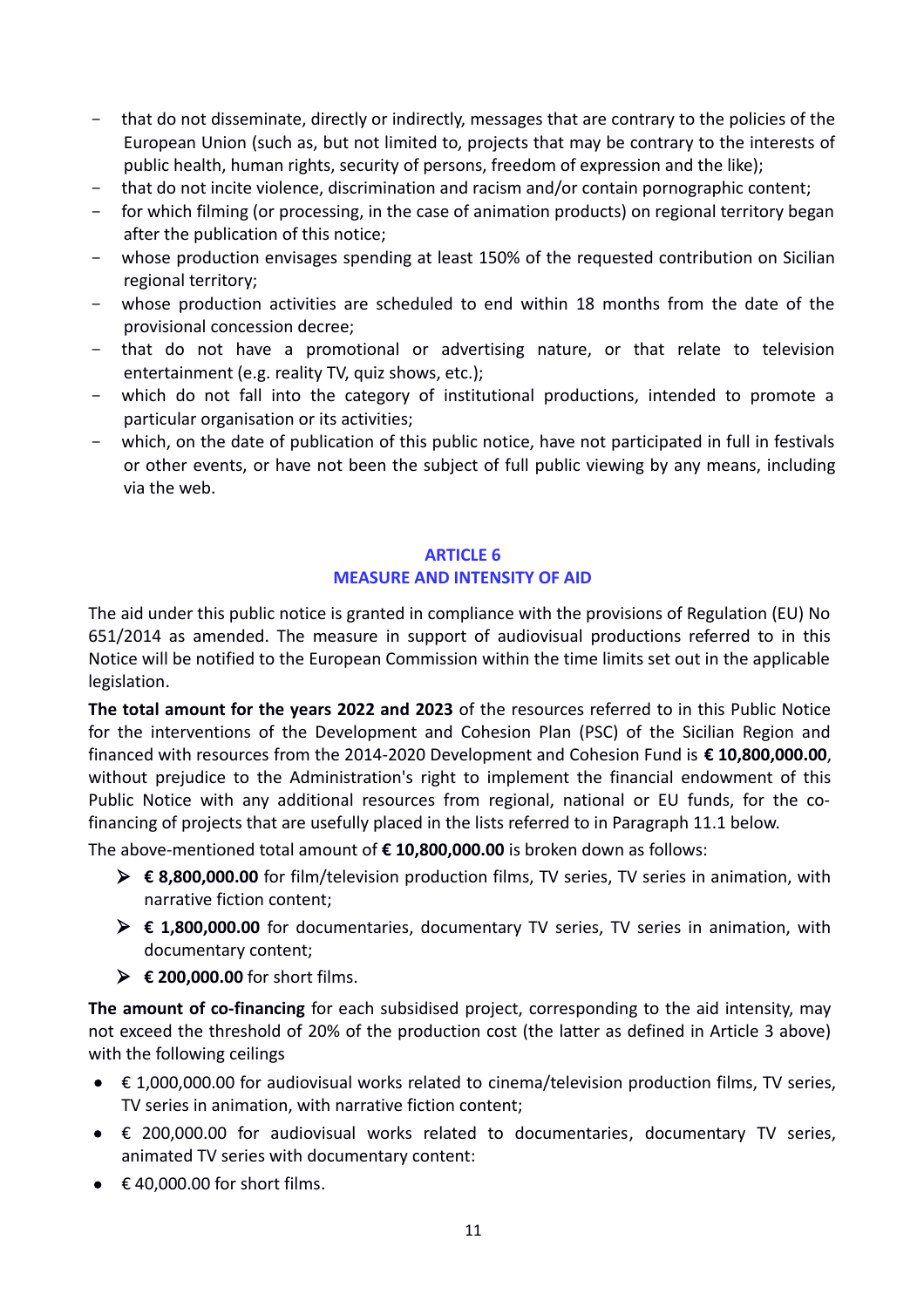The aid consists, within the limits of the intensity of the aid granted, in a capital contribution **towards the expenses incurred in the period between the date of submission of the application and the date of submission of the statement of accounts**, aimed at the production of the audiovisual work and referable to the items of expenditure eligible for the statement of accounts declared in advance when submitting the application.

In compliance with the limits set out in Article 54 of the aforementioned Regulation (EU) 651/2014 as amended and supplemented, under penalty of revocation of the grant, the eligible production expenses, as set out in Article 7 below, must be incurred in the Sicilian regional territory to the extent of at least 150% of the grant awarded.

#### **ARTICLE 7**

#### **ELIGIBLE COSTS**

Eligible cost for reporting purposes means the amount of the items of expenditure indicated in Form III (which constitutes one of the annexes to this Notice), in Section 3, *"Estimated audiovisual budget"*, concerning the production phase of the work, **excluding** expenses accompanied by the wording "*ineligible*".

With regard to the realisation phase of the work, **the following costs relating to the subsidised work are** specifically to be considered **eligible for co-financing, only if incurred in Sicily by the producer, co-producer, associated producer or executive producer between the date of submission of the application and the date of submission of the final accounts** 

- **a)** expenses incurred in combating the spread of COVID-19;
- **b)** personnel costs;
- **c)** costs of renting space and/or premises;
- **d)** travel expenses, hotel, catering;
- **e)** costs of purchasing or hiring equipment, technical means and props;
- **f)** transport costs, including the costs of hiring vehicles without drivers for the transport of persons and goods;
- **g)** insurance charges;
- **h)** VAT (or, for foreign companies, similar indirect consumption tax) if not recoverable by the Beneficiary, pursuant to the relevant national legislation;
- **i)** expenditure on aids to ensure the enjoyment of products by persons with cognitive sensory disabilities - subtitling and audio description, for the production of an accessible sample copy, ensuring the integration of accessibility also at the distribution stage;
- **j)** expenses not financed by other grants aimed at implementing the project and relating to the eligible items of expenditure declared when submitting the application, provided that they were incurred between the date of submission of the application and the date of submission of the grant report, with the exception of cases of extension, as governed by Article 14 below.

In order to be eligible for co-financing, the expenses referred to in the preceding points must be incurred in a manner that complies with the reference legislation on the **traceability of financial flows,** as per Italian Law No. 136/2010, as amended by Italian Law No. 217/2010, and attested by valid tax documentation (invoices, tax receipts, receipts for occasional services, etc.).

**Moreover, in order to avoid any possibility of double financing, the above-mentioned expenses may not be accounted for if the applicant has applied for and/or benefited from public grants**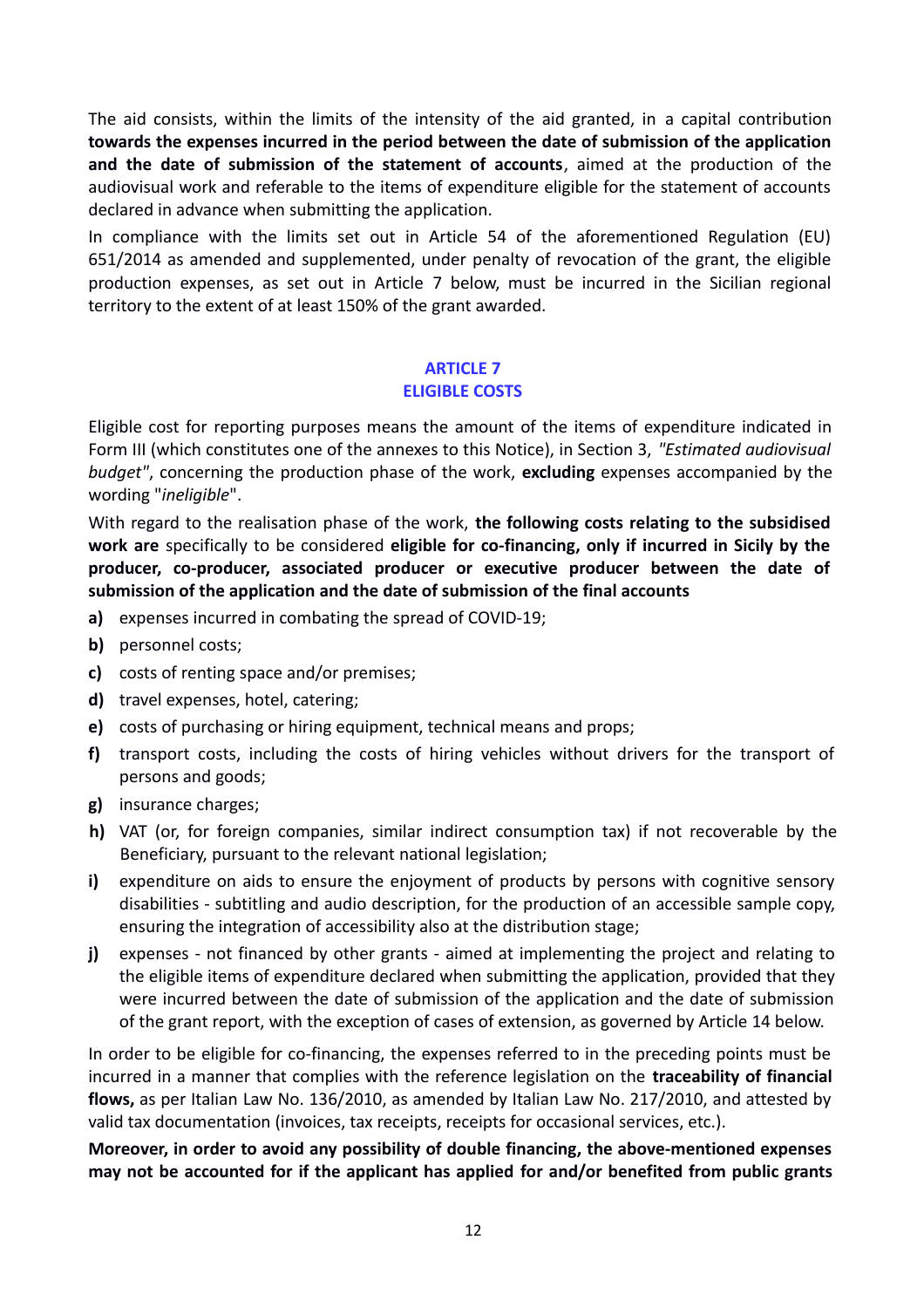## **covering the same costs of the same audiovisual work before or after the submission of the application under this Notice.**

**On the contrary, ineligible are all expenses, even if incurred in Sicily, the transaction of which is** in cash, as well as costs relating to

- **1)** debit interest, concessions, notary fees, testing etc;
- **2)** exchange rate losses;
- **3)** fines, penalties and litigation costs;
- **4)** taxi and fuel costs;
- **5)** purchase of durable goods (purchase of mobile phones, cameras, hardware and software PCs and tablets - any other expenditure that is not deemed eligible);
- **6)** postage and telephone charges (including telephone charges also rechargeable and courier postage);
- **7)** consumables: stationery, CDs, pendrives, inkjet cartridges; etc;
- **8)** used goods;
- **9)** damages and compensation;
- **10)** services carried out by the owner, partners, director and those holding social offices in the applicant company or association, if they relate to the ordinary running of the company and are not directly attributable to the production costs of the subsidised project;
- **11)** costs incurred in favour of enterprises controlled by and linked to the beneficiary enterprise, as defined in Annex I to Reg. 651/2014;
- **12)** VAT (or, for foreign companies, similar indirect consumption tax) if recoverable under the relevant national legislation.

#### **ARTICLE 8**

#### **TERMS AND CONDITIONS FOR SUBMITTING PROJECTS - APPLICATION FILE**

Submission of the application for the benefits under this public notice must strictly comply with the requirements set out in the following points.

#### <span id="page-12-0"></span>**8.1 [Deadlines and submission modalities](#page-12-0)**

Applications will be processed through a 'counter' procedure, until the budget is exhausted.

Applications may only be validly submitted by certified electronic mail (PEC) to **[dipartimento.turismo@certmail.regione.sicilia.it](mailto:dipartimento.turismo@certmail.regione.sicilia.it)** within the following time windows:

- $\geq 01/06/2022 30/06/2022$
- $\geq 01/09/2022 30/09/2022$

The proposing party is obliged to include as the subject of the same PEC:

## *SICILIA FILM COMMISSION - APPLICATION FOR GRANTS TO SUPPORT FILM AND AUDIOVISUAL PRODUCTION 2022-2023***.**

The aforesaid forwarding via PEC shall take place from the certified email box indicated by the applicant in its application and, specifically, in the Application Dossier referred to in Section 8.2 below. **For applicants based outside the Italian national territory, the aforesaid forwarding may be made by sending the same PEC address from an ordinary e-mail box.**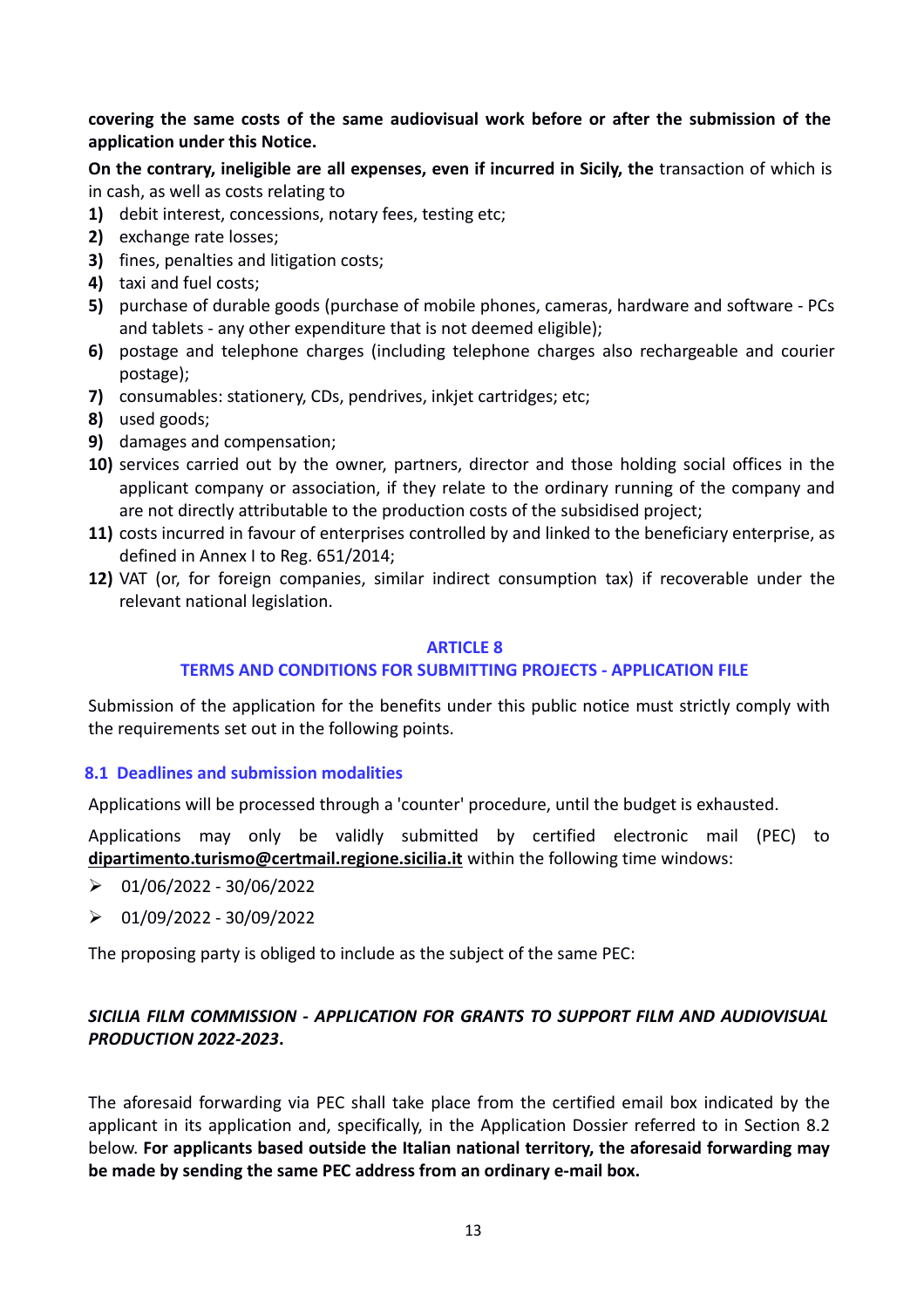Each party, in the role of producer, co-producer or associated producer, as indicated in paragraph 5.1 above, may submit only one application for each of the audiovisual categories. In the event that the same party submits more than one application in the same category, only the one received first by the Administration will be considered admissible.

Applications will be deemed inadmissible in any event if they

- **a)** were received before the date of publication of this notice or outside the above-mentioned windows;
- **b)** do not comply, even partially, with the submission methods/procedures set out in this notice;
- **c)** are submitted using forms other than those annexed to this notice and expressly indicated in Section 8.2 below (*Application file),* complete with all the mandatory documents referred to therein;
- **d)** are not accompanied by all the required documentation, correctly completed.

The files for each application, including the entire application file and its annexes, must be received in a single submission.

## <span id="page-13-0"></span>**8.2 Application file**

Proposing entities may formalise their application **exclusively by using the** *application dossier* according to the models attached to this notice, which can be downloaded from the institutional website of the Regional Department of Tourism, Sport and Entertainment, as well as from the section *'Bandi e Loghi - Produzione'* of the Sicilia Film Commission website, through the link:  [http:](http://www.siciliafilmcommission.org/)[//www.siciliafilmcommission.org/it/bandi-e-loghi](http://www.siciliafilmcommission.org/it/bandi-e-loghi) .

The aforementioned *Application Dossier consists* of **Modules I, II, III and constitutes an integral and substantial part of the funding application, together with the following documents:**

- **1) FORM I**, consisting of the Application and the following Annexes, to be completed **and submitted in** *.pdf* **format**:
	- **a)** declaration on the cumulation of aid on the same work (*according to the model provided*);
	- **b)** copy of the valid identity document of the legal representative;
	- **c)** screenplay or treatment of the work (in the case of documentaries and documentary TV series);
	- **d)** curriculum vitae of the economic applicant;
	- **e)** curriculum vitae director(s);
	- **f)** screenwriter(s) CV;
	- **g)** scientific advisor CV (in the case of documentaries and documentary TV series)
	- **h)** processing plan (if available).

#### **2) FORM II - Production sheet**, to be completed **and submitted in** *.pdf* format;

**3) FORM III - Production Data** (consisting of cover page and four sections), to be completed and submitted in *.xls* **format**.

For operators based in the territory of the Italian State, Form I of the Application Dossier must be reproduced in *.pdf* **format** and digitally signed.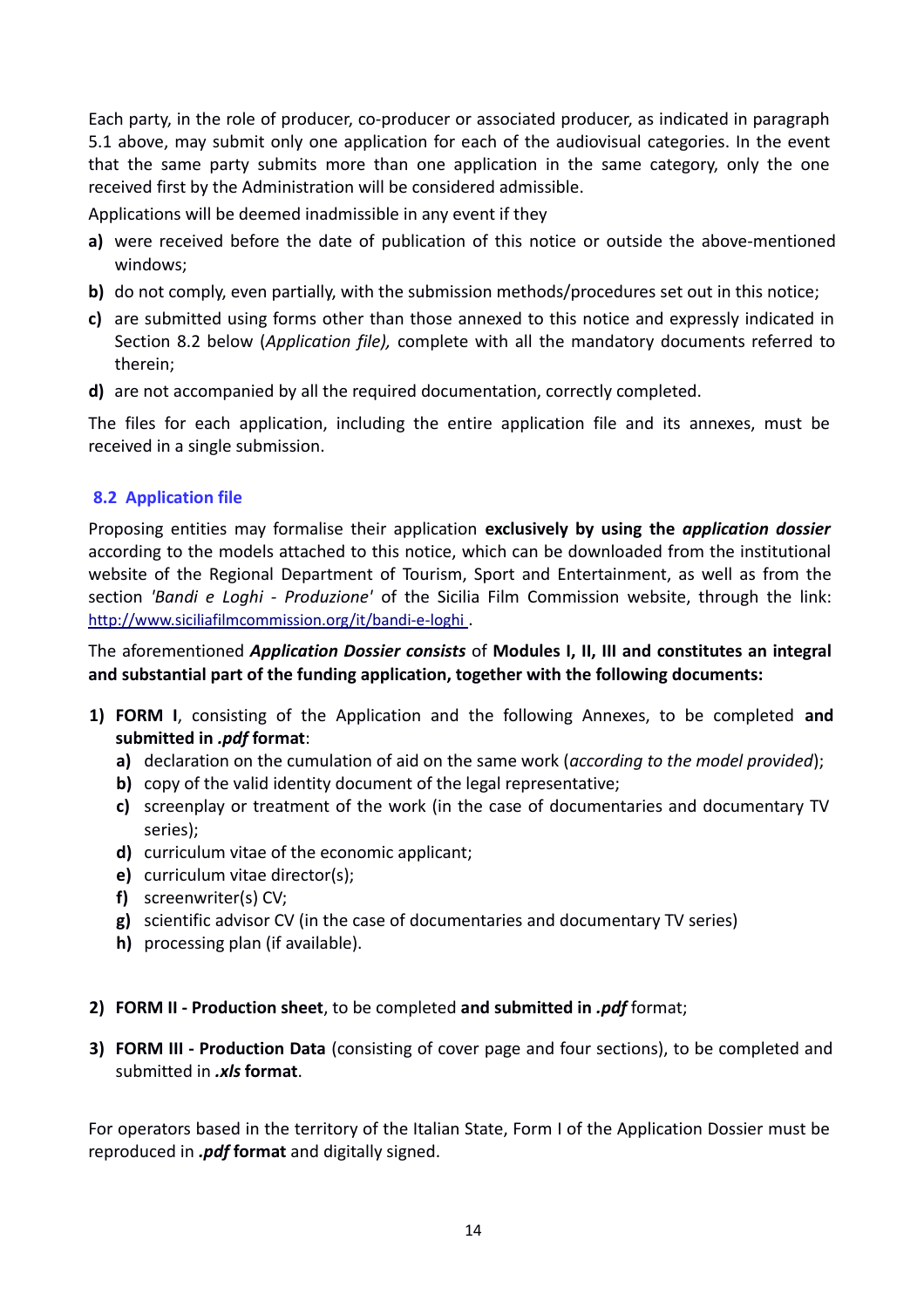For all other applicants, the same forms may be signed by hand and subsequently reproduced in *.pdf* **format**, together with a copy of a valid identity document.

It is specified that, regardless of the nationality of the applicant, the **application for participation, in its separate components, must be produced in Italian, under penalty of inadmissibility**.

It should also be noted that in the presence of commercial agreements relating to the project in question and signed with third parties, these must be declared in the application file, which must be complete with the following documents

#### **1. in case of co-production and/or associated production:**

- CVs of those involved in the production;
- copies of deal *memos* or contracts;

#### **2. in case of national and international funding (applied for and/or obtained):**

- documents proving the application submitted and/or the granting of other national and/or Community funding;
- **3. in case of distribution agreements:**
	- copies of *deal memos* or contracts with one or more film/television distributors and/or broadcasters and/or SVOD or VOD platforms;

#### **4. in case of agreements with an executive producer:**

- executive producer's CV;
- copy of *deal memo* or contract with the executive production company;

#### **5. in case of agreements with external financiers (external tax credit and product placement):**

◦ copies of *deal memos* or signed contracts.

It is specified that documents whose content is similar to that of "Letters of Intent" (so-called "LOI") cannot be subject to specific evaluation. Should certain documents attached to the application (e.g. subject, screenplay, contracts, deal *memo,* etc.) be drafted in a language other than Italian, the Administration shall be entitled to request their translation at the expense of the applicant.

Failure to comply with even one of the above deadlines and/or submission methods constitutes grounds for inadmissibility/ineligibility and, therefore, for the exclusion of the application from the subsequent selection phases envisaged by this notice.

#### **ARTICLE 9**

#### **APPOINTMENT OF THE R.P. AND EVALUATION COMMITTEE VERIFICATION OF THE ADMISSIBILITY OF APPLICATIONS – PRELIMINAR ASSISTANCE**

#### <span id="page-14-0"></span>**9.1 Appointment of the R.P. and Evaluation Committee**

Upon approval of this notice, the Director General of the Regional Department of Tourism, Sport and Entertainment appoints:

- $\triangleright$  the Person in Charge of the Procedure (R.P.), to be identified from among the Managers or Executive Officers serving in the same Administration;
- $\triangleright$  the Evaluation Committee, consisting of five members, in the composition indicated below:
	- the President, chosen from among the Managers or Executive Officers of the Regional Administration;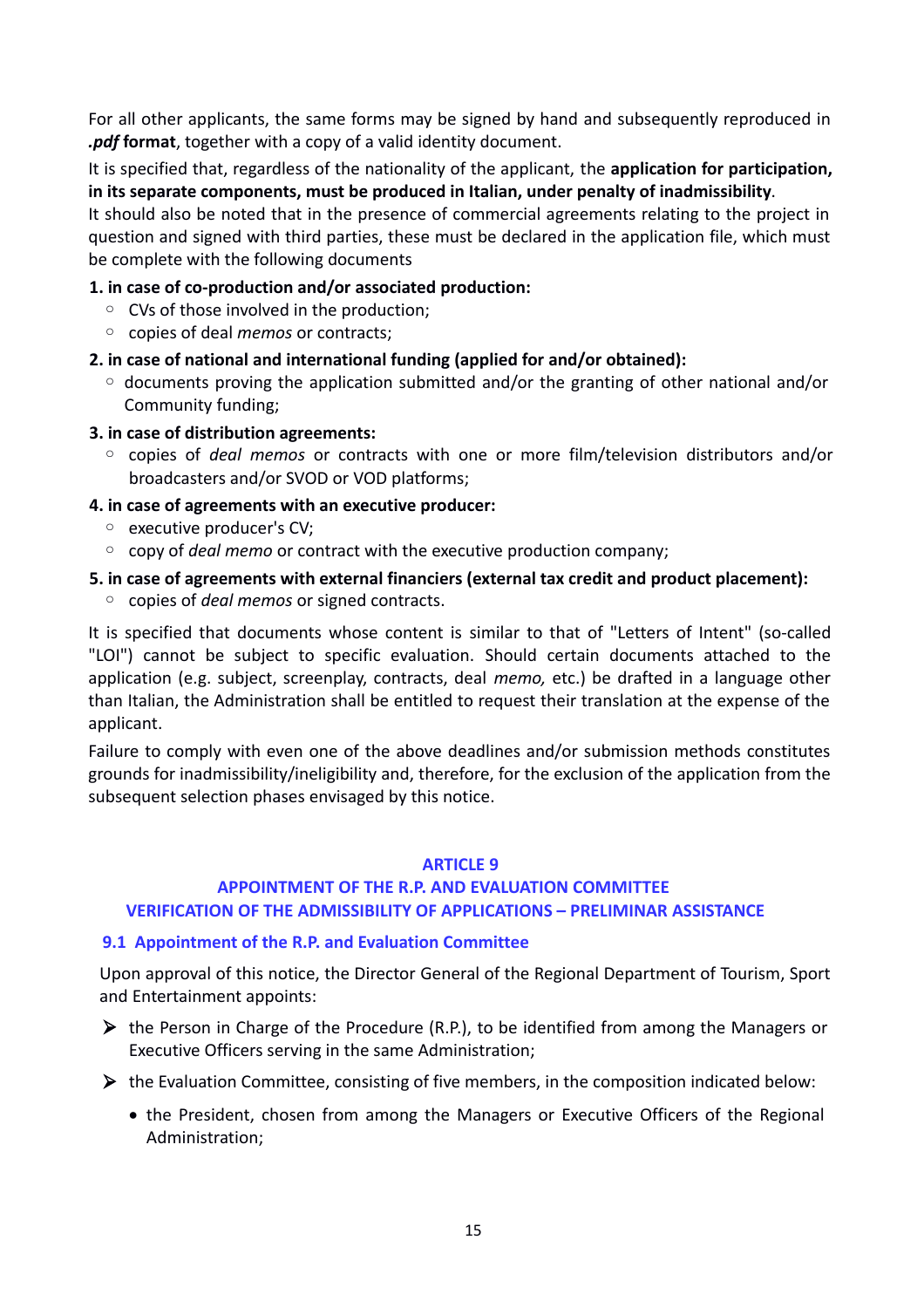- 2 members, chosen from among the Experts of the Nucleo di Valutazione e Verifica degli Investimenti Pubblici della Regione Siciliana;
- 2 members chosen from among proven experts in the film and audiovisual sector.

This Commission remains on duty for the period necessary to assess all the applications considered eligible under the requirements of this notice.

#### <span id="page-15-0"></span>**9.2 Verification of the admissibility of applications**

Within 30 days from the expiry date of each window referred to in Paragraph 8.1 above, upon the proposal of the R.P., the Director General of the Regional Department of Tourism, Sport and Entertainment shall approve the list of the applications admitted to the next evaluation phase for the window in question and for each of the categories referred to in Article 4.

At the same time, the same decree approved the lists of applications declared inadmissible/inadmissible, specifying the reasons for each one.

Such measure shall be promptly made available for consultation through publication on the institutional website of the Regional Department of Tourism, Sport and Entertainment. Beneficiaries will be guaranteed the exercise of their right of access within 15 days from the aforesaid publication, also in order to formulate reasoned requests for the review of the lists.

After the aforementioned 15-day period has elapsed, each list of applications eligible for the next evaluation phase (approved as above) is considered consolidated and the documentation of each project proposal is forwarded, by the R.P., to the Commission for the subsequent determinations of competence.

#### **9.3 Preliminary assistance**

During the preliminary investigation phase aimed at verifying the admissibility of the applications to the subsequent evaluation phase, the P.R. may have recourse to the preliminary assistance procedure pursuant to Article 6 of Italian Law no. 241/1990, in order to request the applicants to rectify erroneous/incomplete declarations or applications.

With reference to the scope of the aforesaid institution, reference is made here to the consolidated case law (see Italian Council of State Sez. IV, Sent. no. 5698 of 04/10/2018) that has clarified how the opportunities for regularisation, clarification or documental integration cannot be translated into opportunities for posthumous adjustments, i.e. into expedients to evade the consequences associated with the law or the tender notice or to remedy irregularities that cannot be remedied as a result of the negligent non-compliance with mandatory prescriptions imposed on all bidders, under penalty of violating the principle of equal participation.

In accordance with the aforementioned case law, therefore, in the context of the present comparative procedure, the preliminary enquiry procedure may not be invoked whenever the individual participant is under an obligation of fairness, which requires the latter to comply with minimum obligations of cooperation, such as the duty to provide complete and non-reticent information, to fill in forms and to submit documents.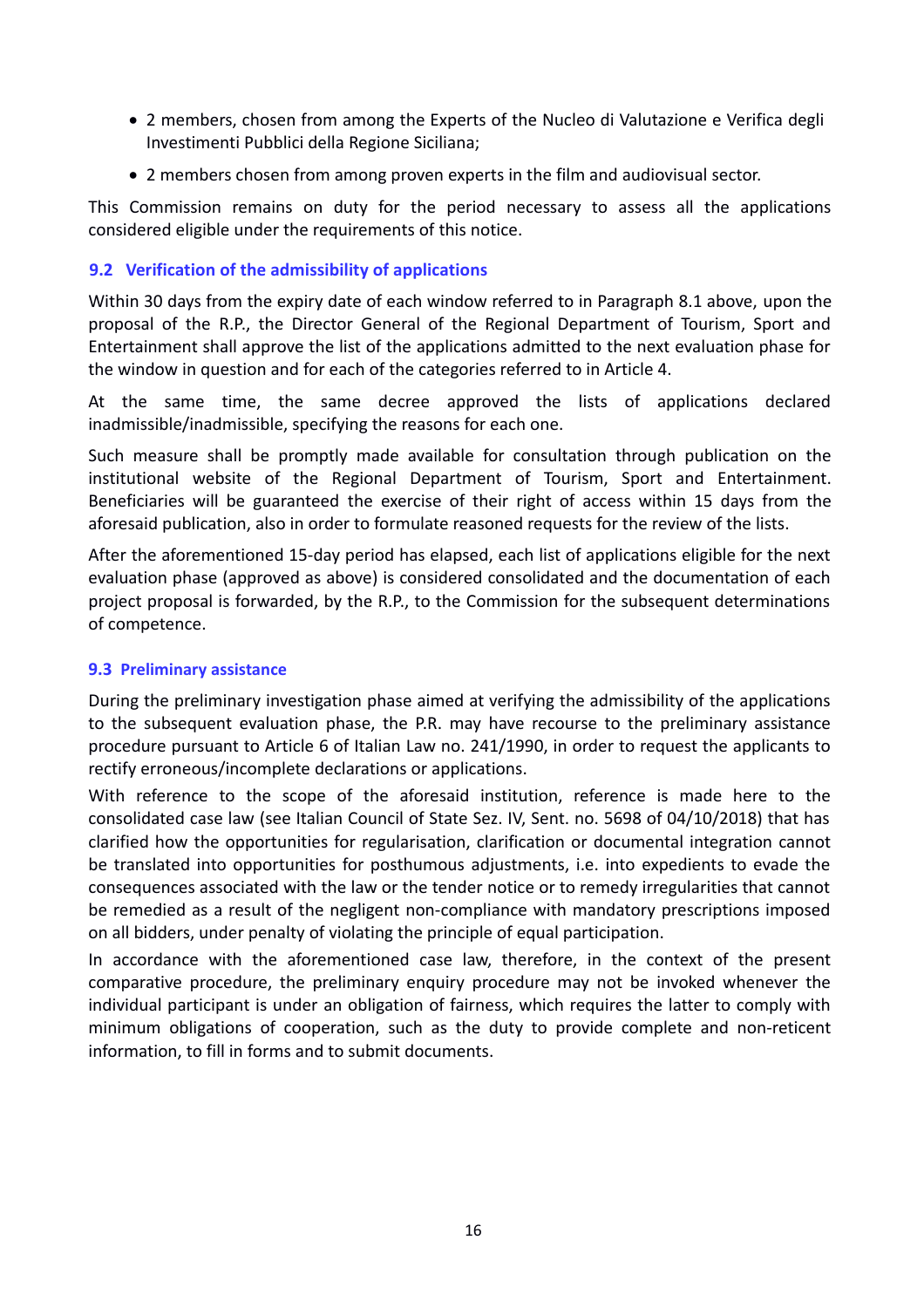#### **ARTICLE 10 EVALUATION PROCEDURES AND SELECTION CRITERIA**

#### <span id="page-16-1"></span>**10.1 Evaluation procedures**

The Commission, on the occasion of its inauguration, establishes the operational modalities for carrying out its activities. The meetings of the Commission may also be held in telematic mode, by means of remote connections.

The score collectively decided by the Commission for each project proposal will correspond to the arithmetic mean of the scores awarded to the same project by the individual members.

For the remaining activities, resolutions at each meeting are adopted by the Commission by majority vote.

The Commission, on the basis of all the information acquired, then proceeds to award the merit score for each project evaluated (rounded to the first decimal place), up to a maximum of 100/100, according to the scales set out in Section 10.2 below.

**Within the limits of the financial endowment of this Notice for each of the categories referred to in Article 6. above, according to the chronological order in which the applications are submitted, projects obtaining a score of at least 65/100 shall be subsidised, it being understood that the attainment of the aforesaid minimum threshold does not guarantee the granting of co-financing in the event of the financial resources allocated to the Notice being insufficient.**

This is without prejudice to the right of the Commission - until the conclusion of the activities entrusted to it in relation to the drawing up of the lists of projects admitted to co-funding - to notify the RFP of the identification of causes of exclusion in relation to applications for which it may have emerged during the evaluation phase that some of the subjective and/or objective eligibility requirements set out in Article 5 above are not met.

#### <span id="page-16-0"></span>**10.2 Selection criteria**

The specific elements on which the evaluation by the Evaluation Committee will be based are set out in the following grids:

- **TABLE A: 'Film/TV production', 'TV series', 'Animated TV series' and 'Short films';**
- **TABLE B: 'Documentaries' and 'Documentary TV series, also in animation'.**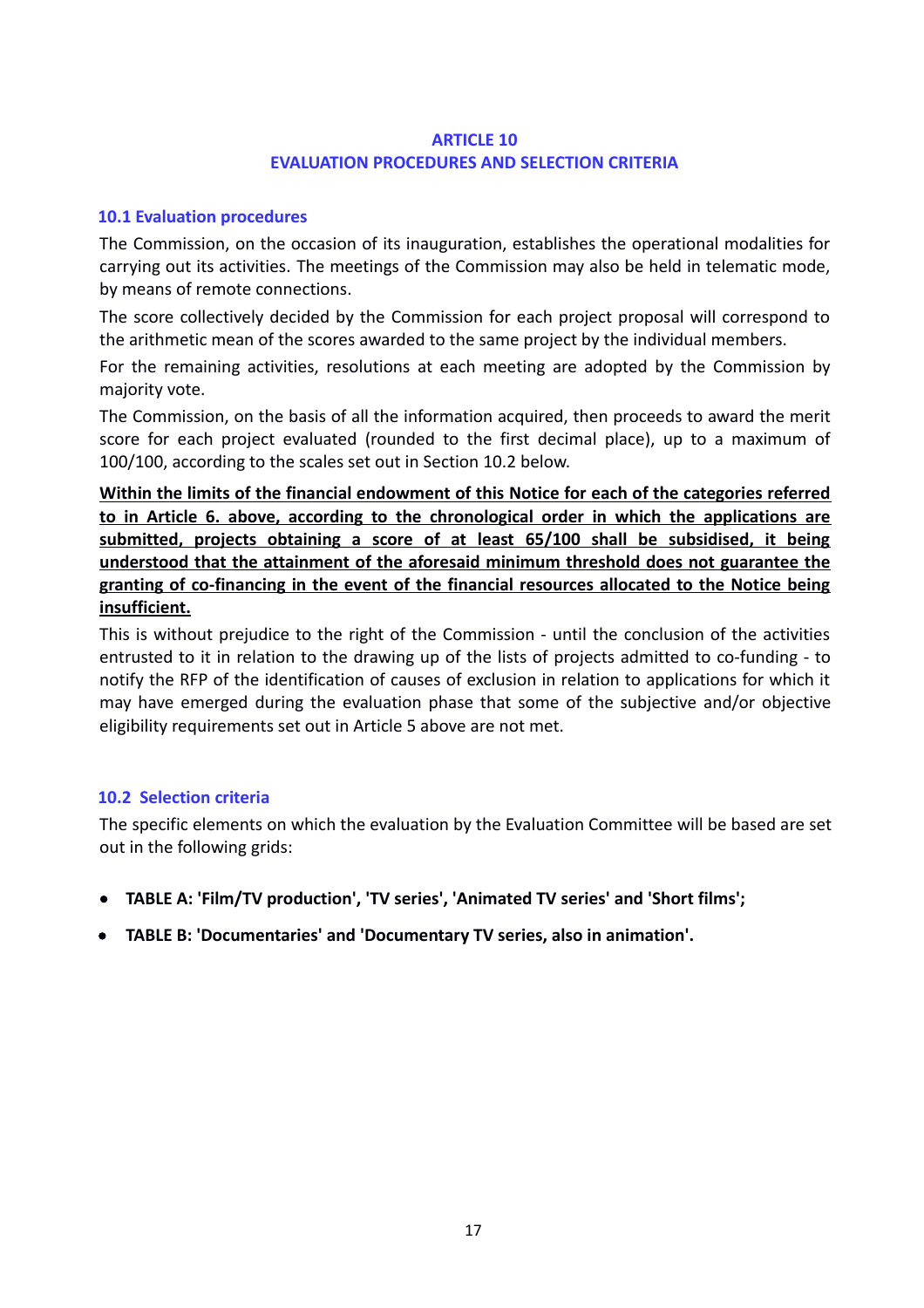#### **Table A**

## **'Film/TV production', 'TV series', 'Animated TV series with narrative fiction content' and 'Short films'**

| <b>SPECIFIC OBJECTIVES</b> |                                                                                                                                                                                                                              | <b>CRITERIA</b> |                                                                                                                                  | <b>DESCRIPTION OF CRITERIA</b>                                                                                                                                                                                                                                                                                                                                                                                                                                                                                                  | <b>POINTS</b>   |
|----------------------------|------------------------------------------------------------------------------------------------------------------------------------------------------------------------------------------------------------------------------|-----------------|----------------------------------------------------------------------------------------------------------------------------------|---------------------------------------------------------------------------------------------------------------------------------------------------------------------------------------------------------------------------------------------------------------------------------------------------------------------------------------------------------------------------------------------------------------------------------------------------------------------------------------------------------------------------------|-----------------|
| A                          | <b>PRODUCT QUALITY</b>                                                                                                                                                                                                       |                 |                                                                                                                                  |                                                                                                                                                                                                                                                                                                                                                                                                                                                                                                                                 | <b>UP TO 26</b> |
| $\mathbf{1}$               | Promoting and<br>supporting original<br>and quality<br>audiovisual works                                                                                                                                                     | 1.1             | Screenplay originality                                                                                                           | Originality of the writing, characters and their<br>representation, solidity, tone and rhythm of<br>the narrative structure                                                                                                                                                                                                                                                                                                                                                                                                     | up to 7         |
|                            |                                                                                                                                                                                                                              | 1.2             | Quality of the script                                                                                                            | Quality of writing, capacity for dramaturgical<br>elaboration, character development<br>and<br>depth, degree of linguistic innovation in<br>relation to the proposed audiovisual.                                                                                                                                                                                                                                                                                                                                               | up to 13        |
| 2                          | Enhancing the<br>image of Sicily by<br>supporting<br>audiovisual works<br>that highlight the<br>history, current<br>events, culture,<br>landscape,<br>traditions, food and<br>wine and identity of<br>the Sicilian territory | 2.1             | Capacity of the script to<br>emphasise elements<br>linked to the history,<br>landscape, culture and<br>identity traits of Sicily | Capacity of the screenplay to offer an<br>unprecedented view (in terms of structure,<br>setting, genre, characters, ideas, language) and<br>enhance<br>facts,<br>events,<br>dialogues,<br>to<br>relationships between characters and places<br>linked to the story, with reference to the<br>Sicilian context (and/or landscape and/or<br>traditions and/or culture and/or current affairs<br>and/or food and wine and/or Sicilian identity),<br>also with a view to encouraging film tourism.                                  | 6               |
| B                          |                                                                                                                                                                                                                              | <b>UP TO 16</b> |                                                                                                                                  |                                                                                                                                                                                                                                                                                                                                                                                                                                                                                                                                 |                 |
| 3                          | Promoting and<br>supporting<br>audiovisual<br>professionals                                                                                                                                                                  | 3.1             | Production companies<br>and works produced                                                                                       | Production company and ability to place the<br>audiovisual product on the market.<br>In particular, with reference to the last five<br>years:<br>for cinema production films and short films:<br>number of productions realised, participation<br>in Festivals, awards and acknowledgements<br>obtained, national and international co-<br>productions realised;<br>for TV production films and TV series:<br>number of productions realised, distribution<br>channels, national and international co-<br>productions realised. | up to 4         |
|                            |                                                                                                                                                                                                                              | 3.2             | Artistic cast                                                                                                                    | CVs of the individual professionals involved,<br>including director and scriptwriter, in relation<br>to the number and quality of audiovisual works<br>in which they have participated and the<br>awards and prizes they have won.                                                                                                                                                                                                                                                                                              | up to 8         |
|                            |                                                                                                                                                                                                                              | 3.3             | Technical cast (crew)                                                                                                            | CVs of the individual professionals involved in<br>relation to the number and quality of the<br>audiovisual works in which they participated.                                                                                                                                                                                                                                                                                                                                                                                   | up to 4         |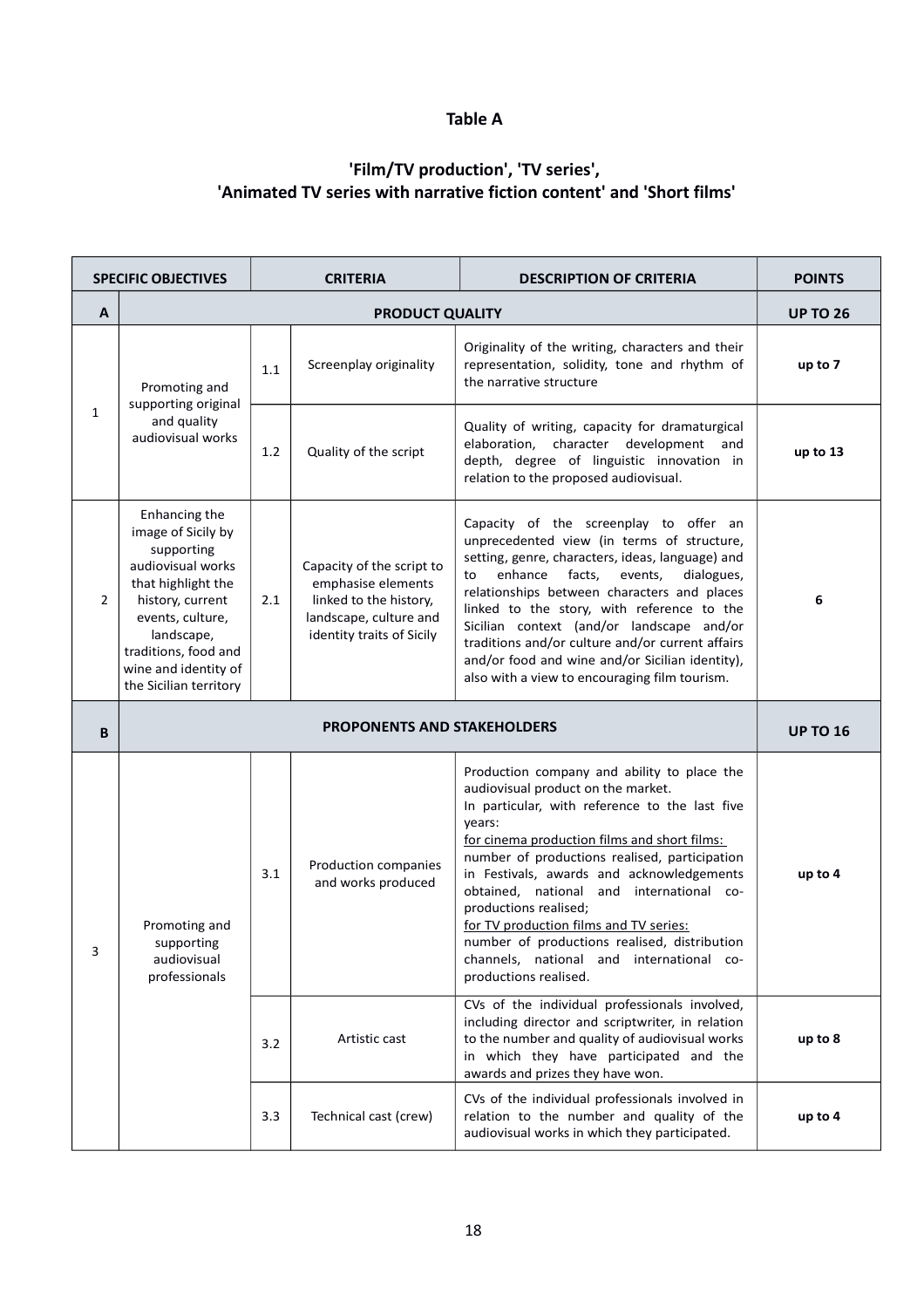| C | AUDIOVISUAL PRODUCTION - ECONOMIC AND EMPLOYMENT IMPACTS IN SICILY                                    | <b>UP TO 34</b> |                                                                                              |                                                                                                                                                                                                                                                                                           |                          |  |  |  |
|---|-------------------------------------------------------------------------------------------------------|-----------------|----------------------------------------------------------------------------------------------|-------------------------------------------------------------------------------------------------------------------------------------------------------------------------------------------------------------------------------------------------------------------------------------------|--------------------------|--|--|--|
| 4 | Promoting economic<br>and employment<br>impacts on the<br>Sicilian territory                          | 4.1             | Incidence of<br>processing in Sicily                                                         | Days of processing in Sicily (pre-production,<br>filming) compared to total days of processing                                                                                                                                                                                            |                          |  |  |  |
|   |                                                                                                       | 4.2             | Number of Sicilian<br>professionals in the<br>artistic cast                                  | Number of professionals born and/or resident in<br>Sicily for at least six months, involved in the<br>artistic cast (excluding extras and extras)                                                                                                                                         | up to 5                  |  |  |  |
|   |                                                                                                       | 4.3             | Number of Sicilian<br>professionals in the<br>technical cast (crew)                          | Number of professionals born and/or resident in<br>Sicily for at least six months involved in the<br>technical cast (crew)                                                                                                                                                                | up to 6                  |  |  |  |
|   |                                                                                                       | 4.4             | Incidence of post-<br>production in Sicily                                                   | Processing days in Sicily (post<br>production)<br>compared to total processing days                                                                                                                                                                                                       | up to $3$                |  |  |  |
|   |                                                                                                       | 4.5             | <b>Expenditure in Sicily</b>                                                                 | Percentage of expenditure in the territory<br>compared to the contribution requested                                                                                                                                                                                                      | up to 10                 |  |  |  |
| D |                                                                                                       | <b>UP TO 24</b> |                                                                                              |                                                                                                                                                                                                                                                                                           |                          |  |  |  |
| 5 | Supporting<br>audiovisual works<br>with a high degree of<br>feasibility and<br>distribution potential | 5.1             | Soundness of the<br>financial plan in relation<br>to the concrete<br>feasibility of the work | Soundness of the financial plan with respect to<br>the presence of deal memos and/or signed<br>contracts: in terms of pre-sales, co-productions,<br>associated productions, distribution, sales, or<br>with possible external financiers (external tax<br>credit and product placement).  | up to 15                 |  |  |  |
|   |                                                                                                       | 5.2             | Soundness of the<br>distribution plan                                                        | Soundness of the distribution plan with respect<br>to:<br>for feature films and short films:<br>- presence of distribution contracts;<br>- presence of distribution deal memos;<br>for TV production films, TV series and<br>animated TV series:<br>- presence of distribution deals with | 5.<br>$\mathbf{2}$<br>5. |  |  |  |
|   |                                                                                                       |                 |                                                                                              | a Broadcaster;<br>- presence of distribution deal memo with<br>a Broadcast                                                                                                                                                                                                                | 2                        |  |  |  |
|   |                                                                                                       | 5.3             | Internationalisation                                                                         | Presence of a co-producer and/or international<br>distribution contracts                                                                                                                                                                                                                  | 4                        |  |  |  |
|   | <b>MAXIMUM SCORE</b><br>100                                                                           |                 |                                                                                              |                                                                                                                                                                                                                                                                                           |                          |  |  |  |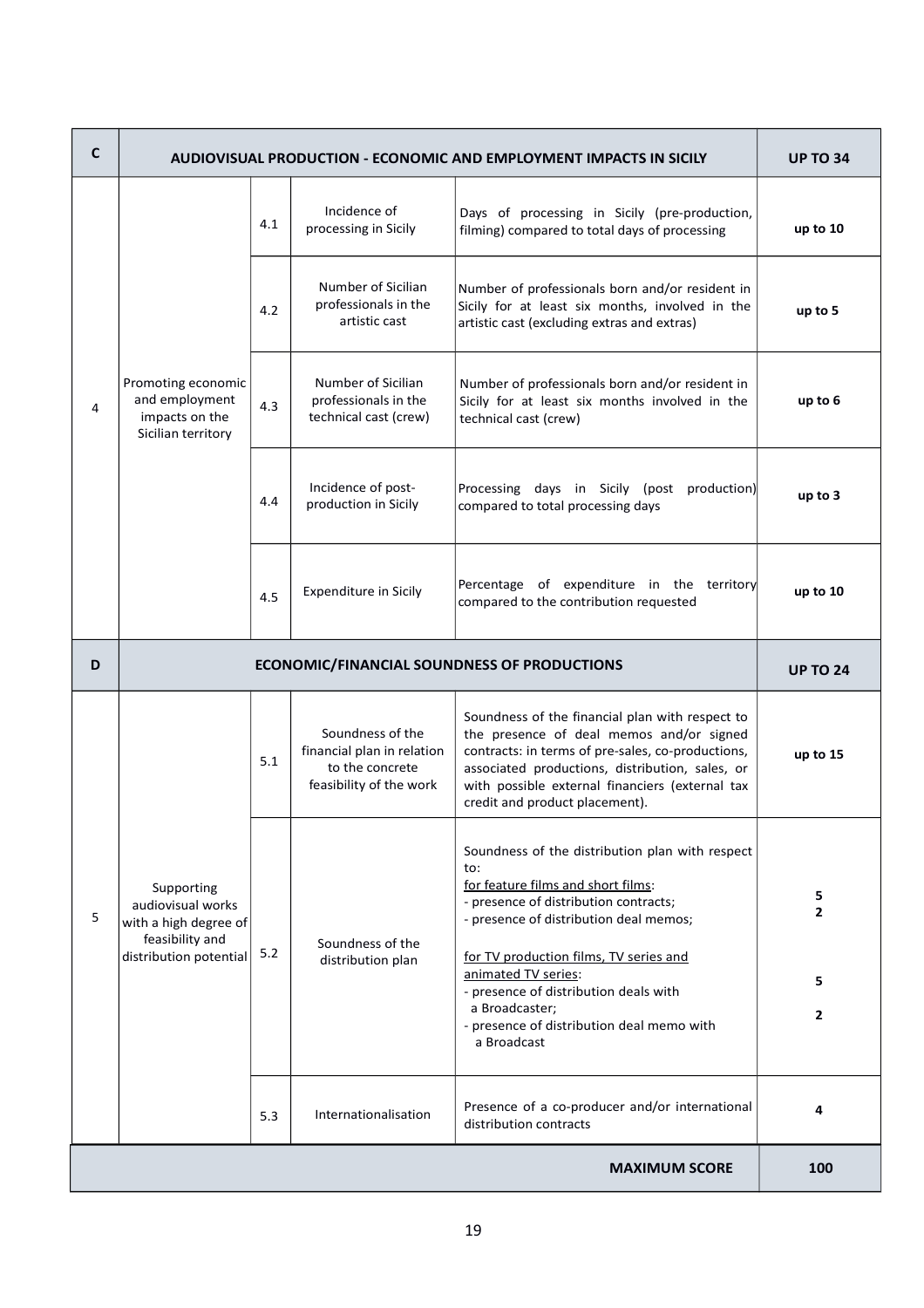## **In relation to the allocation of scores referring to quantitative variables in Table A (criteria 4.1, 4.2, 4.3, 4.4 and 4.5), the sub-criteria and reference ranges are explained below.**

| <b>CRITERIO</b><br><b>N CODE</b> | <b>EVALUATION CRITERION</b>                                         | <b>CRITERION</b><br><b>DESCRIPTION</b>                                                                                                        | <b>REFERENCE</b><br><b>RANGE</b> | <b>SCORE</b>   | <b>WEIGHT</b><br>S | <b>SCORE</b><br><b>AWARDED</b> |
|----------------------------------|---------------------------------------------------------------------|-----------------------------------------------------------------------------------------------------------------------------------------------|----------------------------------|----------------|--------------------|--------------------------------|
| 4.1                              | Incidence of processing in<br>Sicily                                | Days of processing in<br>Sicily (pre-production,<br>filming) compared to<br>total days of<br>processing                                       | <b>OVER 75%</b>                  | 10             |                    | 10                             |
|                                  |                                                                     |                                                                                                                                               | FROM 51% TO 74%                  | 9              | $\mathbf{1}$       | 9                              |
|                                  |                                                                     |                                                                                                                                               | FROM 31% TO 50%                  | $\overline{7}$ |                    | $\overline{7}$                 |
|                                  |                                                                     |                                                                                                                                               | FROM 0% TO 30%                   | 5              |                    | 5                              |
|                                  |                                                                     | Number of                                                                                                                                     | <b>OVER 51%</b>                  | 10             |                    | 5                              |
| 4.2                              | Number of Sicilian<br>professionals in the artistic                 | professionals born<br>and/or resident in Sicily<br>for at least six months,<br>involved: artistic cast<br>(excluding figurants and<br>extras) | FROM 31% TO 50%                  | 8              | 0,5                | 4                              |
|                                  | component (excluding<br>figurants and extras)                       |                                                                                                                                               | <b>UP TO 30%</b>                 | 6              |                    | $\overline{3}$                 |
|                                  |                                                                     |                                                                                                                                               | <b>NONE</b>                      | 0              |                    | 0                              |
|                                  | Number of Sicilian<br>professionals in the<br>technical cast (crew) | Number of<br>professionals born<br>and/or resident in Sicily<br>for at least 6 months<br>involved in the technical<br>cast                    | <b>OVER 76%</b>                  | 10             | 0,6                | 5                              |
| 4.3                              |                                                                     |                                                                                                                                               | FROM 51% TO 75%                  | 8              |                    | 4,8                            |
|                                  |                                                                     |                                                                                                                                               | <b>UP TO 50%</b>                 | 6              |                    | 3,6                            |
|                                  |                                                                     |                                                                                                                                               | <b>NONE</b>                      | 0              |                    | 0                              |
|                                  | Incidence of<br>post-production in Sicily                           | Processing days in<br>Sicily<br>(post-production)<br>compared to total<br>processing days                                                     | <b>OVER 51%</b>                  | 10             | 0,3                | 3                              |
|                                  |                                                                     |                                                                                                                                               | FROM 31% TO 50%                  | 8              |                    | 2,4                            |
| 4.4                              |                                                                     |                                                                                                                                               | FROM 11% TO 30                   | 6              |                    | 1,8                            |
|                                  |                                                                     |                                                                                                                                               | <b>UP TO 10%</b>                 | 0              |                    | $\pmb{0}$                      |
|                                  |                                                                     | Percentage of<br>expenditure in the<br>territory compared to<br>the contribution<br>requested                                                 | <b>OVER 300%</b>                 | 10             | $\mathbf{1}$       | 10                             |
| 4.5                              | Spending in Sicily                                                  |                                                                                                                                               | 251% TO 300%.                    | 9              |                    | 9                              |
|                                  |                                                                     |                                                                                                                                               | 151% TO 250%                     | $\overline{7}$ |                    | $\overline{7}$                 |
|                                  |                                                                     |                                                                                                                                               | 150%                             | $\pmb{0}$      |                    | $\pmb{0}$                      |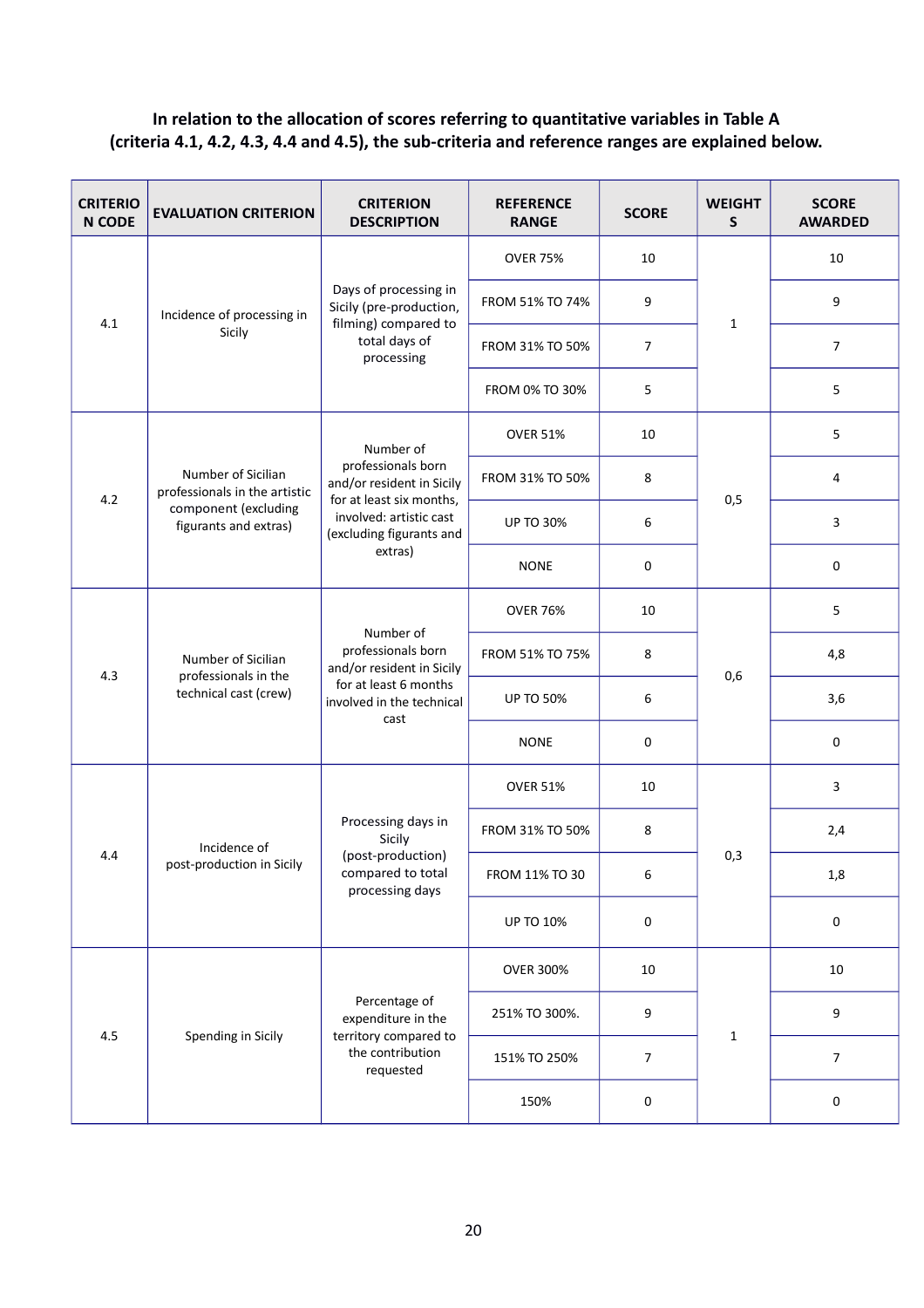## **Table B**

## **'Documentaries', 'Documentary TV series' and 'Animated TV series with documentary content'.**

| <b>SPECIFIC OBJECTIVES</b> |                                                                                                                                                                                                                              | <b>CRITERIA</b>                                                                                                                                                                                                                                                                                                                                                                                                                                                                                                                                                                                                                             |                                            | <b>DESCRIPTION OF CRITERIA</b>                                                                                                                                                                                                                                                                                 | <b>POINTS</b> |  |
|----------------------------|------------------------------------------------------------------------------------------------------------------------------------------------------------------------------------------------------------------------------|---------------------------------------------------------------------------------------------------------------------------------------------------------------------------------------------------------------------------------------------------------------------------------------------------------------------------------------------------------------------------------------------------------------------------------------------------------------------------------------------------------------------------------------------------------------------------------------------------------------------------------------------|--------------------------------------------|----------------------------------------------------------------------------------------------------------------------------------------------------------------------------------------------------------------------------------------------------------------------------------------------------------------|---------------|--|
| A                          |                                                                                                                                                                                                                              |                                                                                                                                                                                                                                                                                                                                                                                                                                                                                                                                                                                                                                             | <b>UP TO 32</b>                            |                                                                                                                                                                                                                                                                                                                |               |  |
| $\mathbf{1}$               | Promoting and<br>supporting original<br>and quality<br>audiovisual works                                                                                                                                                     | 1.1                                                                                                                                                                                                                                                                                                                                                                                                                                                                                                                                                                                                                                         | Originality of the<br>subject/process      | Originality of the writing,<br>of the<br>characters and their representation,<br>solidity, tone and rhythm of the narrative<br>structure also in relation<br>to the<br>landscape, naturalistic and<br>historical<br>context, as well as to the identified<br>theme.                                            | up to 9       |  |
|                            |                                                                                                                                                                                                                              | 1.2                                                                                                                                                                                                                                                                                                                                                                                                                                                                                                                                                                                                                                         | Quality of the<br>subject/treatment        | Quality<br>writing,<br>for<br>of<br>capacity<br>dramaturgical elaboration and character<br>restitution,<br>degree<br>of<br>linguistic<br>innovation in relation to the proposed<br>audiovisual, potential to find interest in<br>the international market.                                                     | up to 14      |  |
| $\overline{2}$             | Enhancing the image<br>of Sicily by<br>supporting<br>audiovisual works<br>that highlight the<br>history, current<br>events, culture,<br>landscape, traditions,<br>food and wine and<br>identity of the<br>Sicilian territory | Capacity of the subject/theme to offer a<br>new look (in terms of structure, setting,<br>Ability of the<br>genre, characters, ideas, language) and to<br>subject/process to<br>enhance,<br>facts,<br>events,<br>dialogues,<br>enhance elements linked<br>relationships between characters and<br>2.1<br>to the history, landscape,<br>places, linked to the story, with reference<br>culture and identity traits<br>to the Sicilian context (and/or landscape<br>and/or traditions and/or culture and/or<br>of Sicily<br>current events and/or food and wine<br>and/or Sicilian identity), also with a view<br>to encouraging film tourism. |                                            | up to 9                                                                                                                                                                                                                                                                                                        |               |  |
| B                          |                                                                                                                                                                                                                              |                                                                                                                                                                                                                                                                                                                                                                                                                                                                                                                                                                                                                                             | <b>PROPONENTS AND STAKEHOLDERS</b>         |                                                                                                                                                                                                                                                                                                                |               |  |
| 3                          | Promoting and<br>supporting audiovisual<br>professionals                                                                                                                                                                     | 3.1                                                                                                                                                                                                                                                                                                                                                                                                                                                                                                                                                                                                                                         | Production companies<br>and works produced | Production company and ability to place<br>the audiovisual product on the market.<br>In particular, with reference to the last five<br>years: number of productions realised,<br>participation in festivals, prizes<br>and<br>awards<br>obtained,<br>national<br>and<br>international co-productions realised; | up to 4       |  |
|                            |                                                                                                                                                                                                                              | 3.2                                                                                                                                                                                                                                                                                                                                                                                                                                                                                                                                                                                                                                         | Artistic cast                              | CVs of the individual<br>professionals<br>involved,<br>including<br>director,<br>author/subject author and/or scientific<br>advisor in relation to the number and<br>quality of audiovisual works in which they<br>have participated and the awards and<br>prizes won.                                         | up to 6       |  |
|                            |                                                                                                                                                                                                                              | 3.3                                                                                                                                                                                                                                                                                                                                                                                                                                                                                                                                                                                                                                         | Technical cast (crew)                      | CVs of the individual<br>professionals<br>involved in relation to the number and<br>quality of the audiovisual works in which<br>they participated                                                                                                                                                             | up to 4       |  |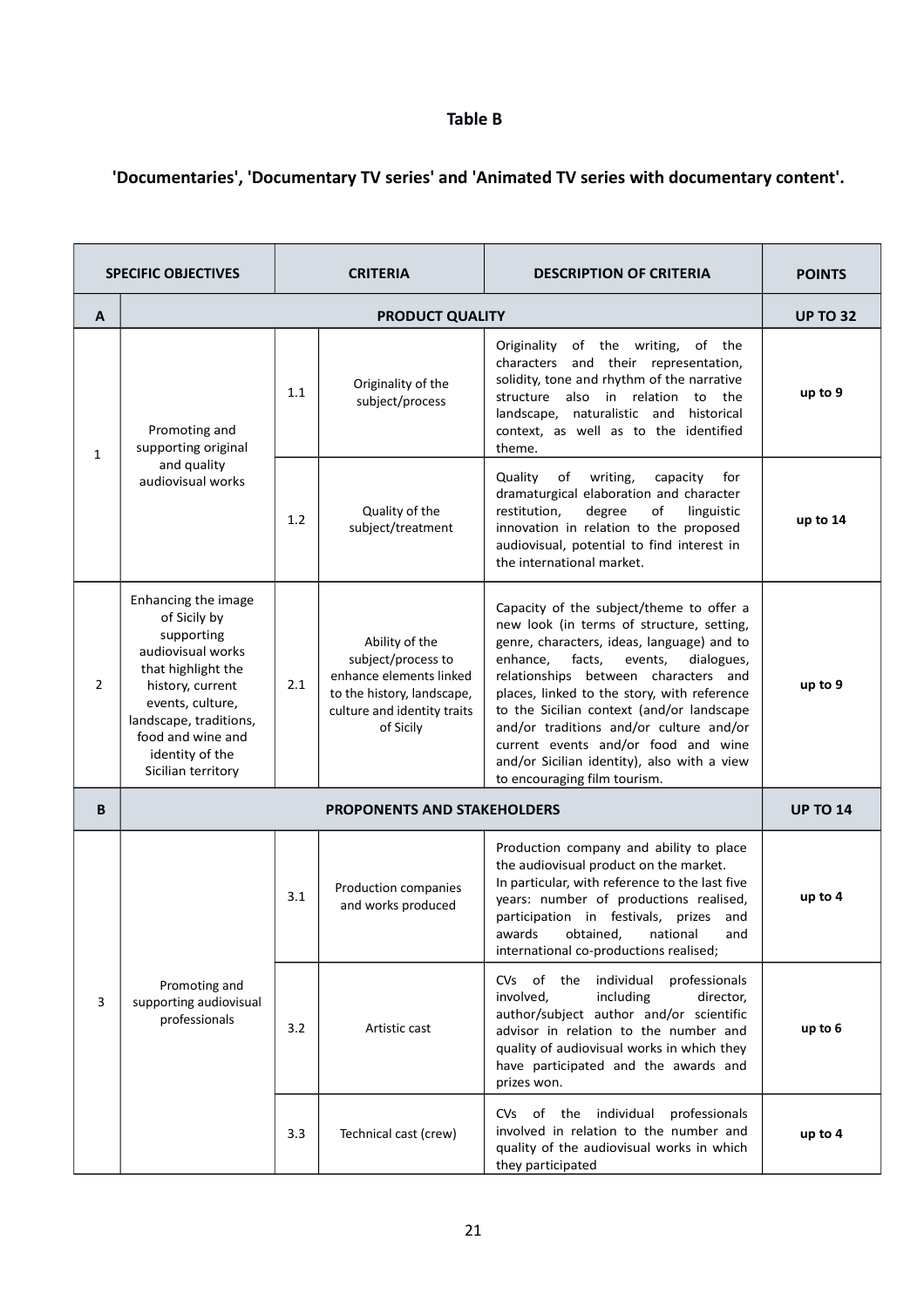| $\mathsf{C}$ | <b>AUDIOVISUAL PRODUCTION - ECONOMIC AND EMPLOYMENT IMPACTS IN SICILY</b>                             | <b>UP TO 31</b> |                                                                                              |                                                                                                                                                                                                                                                                                                   |                   |  |
|--------------|-------------------------------------------------------------------------------------------------------|-----------------|----------------------------------------------------------------------------------------------|---------------------------------------------------------------------------------------------------------------------------------------------------------------------------------------------------------------------------------------------------------------------------------------------------|-------------------|--|
| 4            | Promoting economic<br>and employment                                                                  | 4.1             | Incidence of processing<br>in Sicily                                                         | Days of processing in Sicily<br>(pre-<br>production, filming) compared to total<br>days of processing                                                                                                                                                                                             | up to 10          |  |
|              |                                                                                                       | 4.2             | Number of Sicilian<br>professionals between<br>artistic component and<br>technical cast      | Number of professionals born and/or<br>resident in Sicily for at least six months,<br>involved in the artistic component and<br>the technical cast                                                                                                                                                | up to 7           |  |
|              | impacts on the<br>Sicilian territory                                                                  | 4.3             | Incidence of post-<br>production in Sicily                                                   | Days in Sicily (post production)compared<br>to total processing days                                                                                                                                                                                                                              | up to 4           |  |
|              |                                                                                                       | 4.4             | Spending in Sicily                                                                           | Percentage of expenditure in the territory<br>compared to the contribution requested                                                                                                                                                                                                              | up to 10          |  |
| D            |                                                                                                       |                 | <b>ECONOMIC/FINANCIAL SOUNDNESS OF PRODUCTIONS</b>                                           |                                                                                                                                                                                                                                                                                                   | <b>UP TO 23</b>   |  |
| 5            | Supporting<br>audiovisual works<br>with a high degree of<br>feasibility and<br>distribution potential | 5.1             | Soundness of the<br>financial plan in relation<br>to the concrete<br>feasibility of the work | Soundness of the financial plan with<br>respect to the presence of deal memos<br>and/or signed contracts: in terms of pre-<br>sales,<br>co-productions,<br>associated<br>productions, distribution, sales, or with<br>possible external financiers (external tax<br>credit and product placement) | up to 15          |  |
|              |                                                                                                       | 5.2             | Robustness of the<br>distribution plan                                                       | Soundness of the distribution plan with<br>respect to:<br>- presence of distribution contracts;                                                                                                                                                                                                   | 6                 |  |
|              |                                                                                                       | 5.3             | Internationalisation                                                                         | - presence of deal memos<br>Presence of a co-producer and/or                                                                                                                                                                                                                                      | 3<br>$\mathbf{2}$ |  |
|              |                                                                                                       |                 |                                                                                              | international distribution contracts.                                                                                                                                                                                                                                                             |                   |  |
|              | <b>MAXIMUM SCORE</b><br>100                                                                           |                 |                                                                                              |                                                                                                                                                                                                                                                                                                   |                   |  |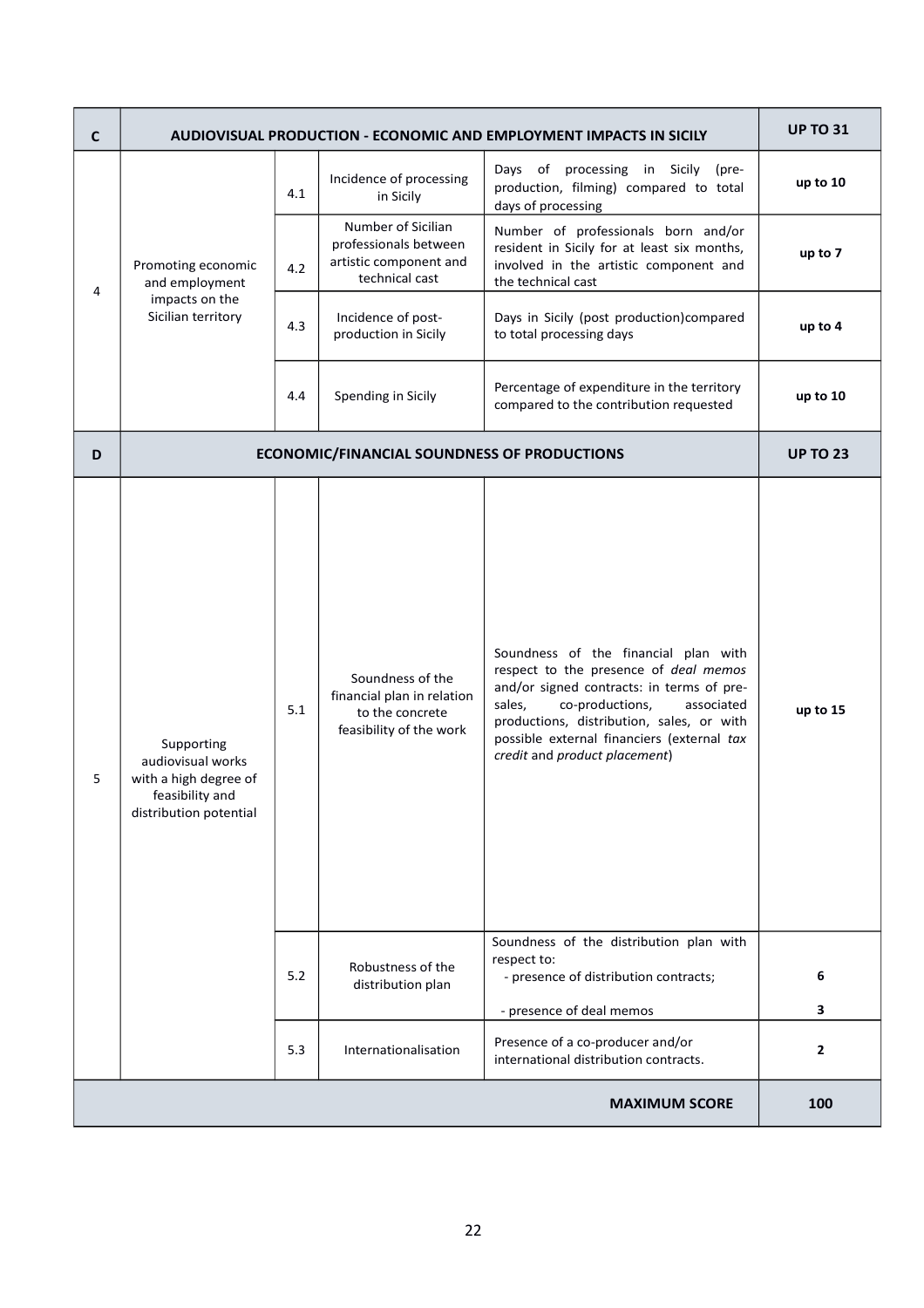## **In relation to the allocation of scores referring to quantitative variables in Table B (criteria 4.1, 4.2, 4.3 and 4.4), the sub-criteria and reference ranges are explained below.**

| <b>CRITERION</b><br><b>CODE</b> | <b>EVALUATION</b><br><b>CRITERION</b>                                                   | <b>CRITERION</b><br><b>DESCRIPTION</b>                                                                                                                     | <b>REFERENCE</b><br><b>RANGE</b> | <b>SCORE</b>   | <b>WEIGHTS</b> | <b>SCORE</b><br><b>AWARDED</b> |
|---------------------------------|-----------------------------------------------------------------------------------------|------------------------------------------------------------------------------------------------------------------------------------------------------------|----------------------------------|----------------|----------------|--------------------------------|
|                                 | Incidence of processing in<br>Sicily                                                    | Working days in Sicily<br>(pre-production,<br>filming) compared to<br>total working days.                                                                  | <b>OVER 75%</b>                  | 10             | $\mathbf{1}$   | 10                             |
|                                 |                                                                                         |                                                                                                                                                            | FROM 51% TO 74%                  | 9              |                | 9                              |
| 4.1                             |                                                                                         |                                                                                                                                                            | FROM 31% TO 50%                  | $\overline{7}$ |                | 7                              |
|                                 |                                                                                         |                                                                                                                                                            | FROM 0% TO 30%                   | 5              |                | 5                              |
|                                 |                                                                                         | Number of<br>professionals born<br>and/or resident in<br>Sicily for at least 6<br>months, involved in<br>the artistic component<br>and the technical cast. | <b>OVER 51%</b>                  | 10             |                | $\overline{7}$                 |
|                                 | Number of Sicilian<br>professionals between<br>artistic component and<br>technical cast |                                                                                                                                                            | FROM 31% TO 50%                  | 8              | 0,7            | 5,6                            |
| 4.2                             |                                                                                         |                                                                                                                                                            | <b>UP TO 30%</b>                 | 6              |                | 4,2                            |
|                                 |                                                                                         |                                                                                                                                                            | <b>NONE</b>                      | $\pmb{0}$      |                | $\mathbf 0$                    |
|                                 | Incidence of<br>post-production in Sicily                                               | Processing days in<br>Sicily<br>(post-production)<br>compared to total<br>processing days                                                                  | <b>OVER 51%</b>                  | 10             | 0,4            | 4                              |
|                                 |                                                                                         |                                                                                                                                                            | FROM 31% TO 50%                  | 8              |                | 3,2                            |
| 4.3                             |                                                                                         |                                                                                                                                                            | FROM 11% TO 30                   | 6              |                | 2,4                            |
|                                 |                                                                                         |                                                                                                                                                            | <b>UP TO 10%</b>                 | 0              |                | $\Omega$                       |
|                                 | Spending in Sicily                                                                      | Percentage of<br>expenditure in the<br>territory compared to<br>the contribution<br>requested                                                              | <b>OVER 300%</b>                 | 10             | $\mathbf{1}$   | 10                             |
|                                 |                                                                                         |                                                                                                                                                            | 251% TO 300%.                    | 9              |                | 9                              |
| 4.4                             |                                                                                         |                                                                                                                                                            | 151% TO 250%                     | $\overline{7}$ |                | 7                              |
|                                 |                                                                                         |                                                                                                                                                            | 150%                             | $\mathbf{0}$   |                | $\mathbf 0$                    |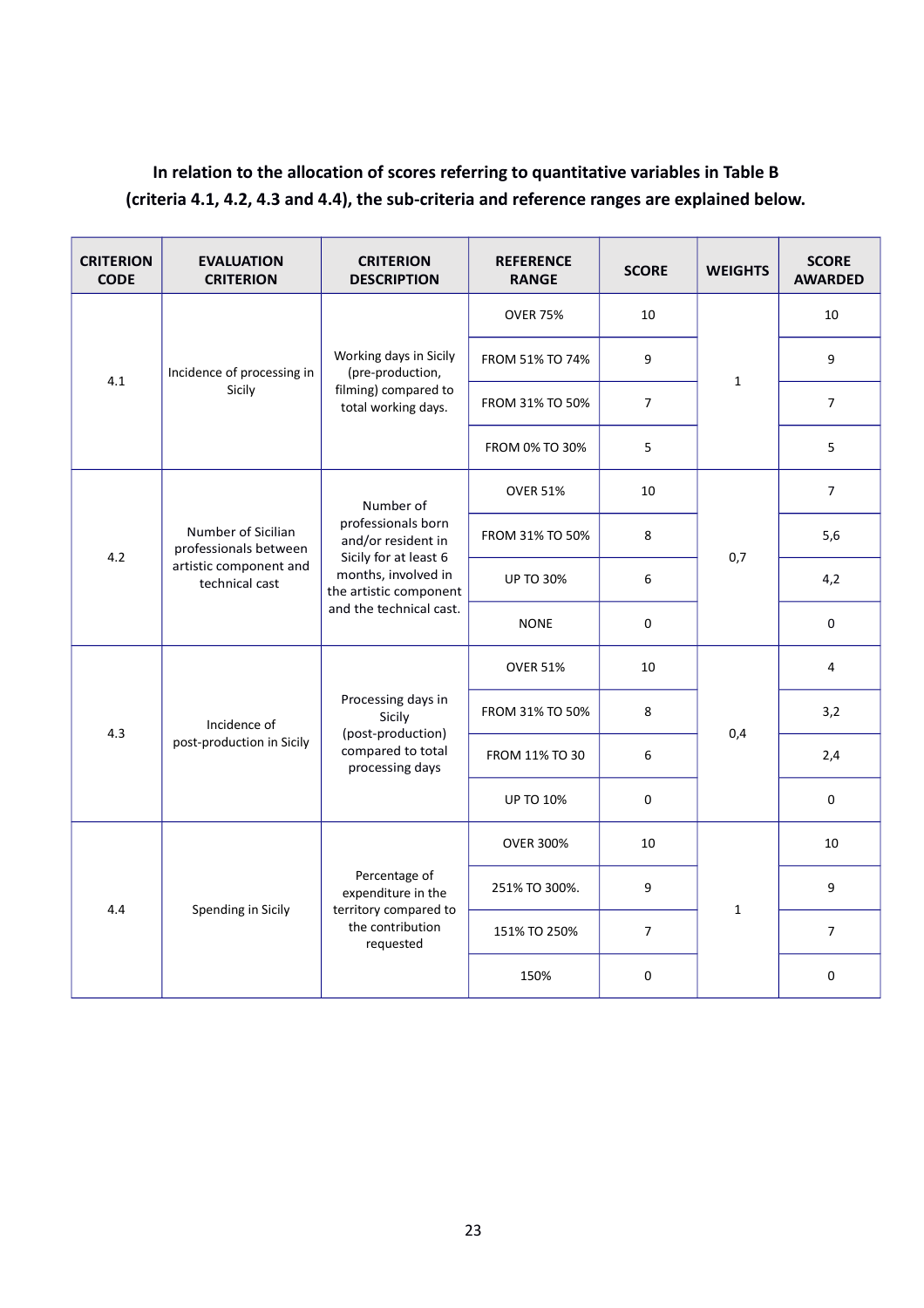#### **ARTICLE 11**

#### **EVALUATION AND PROVISIONAL GRANTING OF THE CONTRIBUTION**

#### <span id="page-23-0"></span>**11.1 Evaluation**

Once the evaluation activities for each window have been completed, the Commission communicates the outcome to the R.P., who - within the following 15 days - submits to the General Manager of the Sicilian Region's Department for Tourism, Sport and Entertainment the proposal concerning the lists of projects eligible for co-financing, divided according to the following categories:

- **a)** *'Film/TV production'* and *'TV series, also in animation*';
- **b)** *"Documentaries'* and *'Documentary TV series, also in animation*';
- **c)** *"Short films*.

The aforementioned Director General, by means of a specific administrative measure, approves the lists of projects eligible for co-financing, identifying the Beneficiaries and the amount of the grants to be awarded.

The above measure is published on the institutional website of the same Department and is also communicated via PEC to the individual Beneficiaries included in the list of projects eligible for cofinancing.

The same Decree also approved the lists of projects that, on the basis of the points awarded by the Commission, were not eligible for co-financing.

In accordance with the most recent case law, the rule of prior notice set forth in Article *10-bis* of the aforementioned Law No. 241/1990 does not apply to this public funding procedure, in consideration of the fact that the establishment of an adversarial procedure with the Administration in this case is incompatible with the need for speed that underlies the disbursement of the aid provided for by this public notice.

The amount of the grant that may be awarded will be calculated on the basis of the parameters set out in Article 6 above.

**As specified above, projects scoring less than 65/100 shall not be considered eligible for co financing under the over-the-counter procedure and, in any case, the possible attainment of the aforementioned minimum threshold of 65/100 does not guarantee the granting of co-financing in the event that the budget for each category of this notice is exhausted.**

Within the following 15 days from the notification via PEC of the measure approving the lists of projects eligible for co-funding, the Beneficiaries are required to formalise their unconditional acceptance of the contribution to be granted to them, by means of appropriate correspondence to be forwarded, by the same means, to the Regional Department of Tourism, Sport and Entertainment.

At the same time, each Beneficiary shall be required to send to the same Administration the signed declaration (also by any production partners) of adherence to the "Integrity Pact", as provided for in Article 1, paragraph 17 of Italian Law No. 190/2012, according to the format that will be provided for this purpose.

In the event of co-funding exceeding €150,000.00, pursuant to Article 92 of Italian Legislative Decree No. 159/2011, anti-mafia information will be requested from the competent Prefectures in respect of the beneficiary of the subsidies.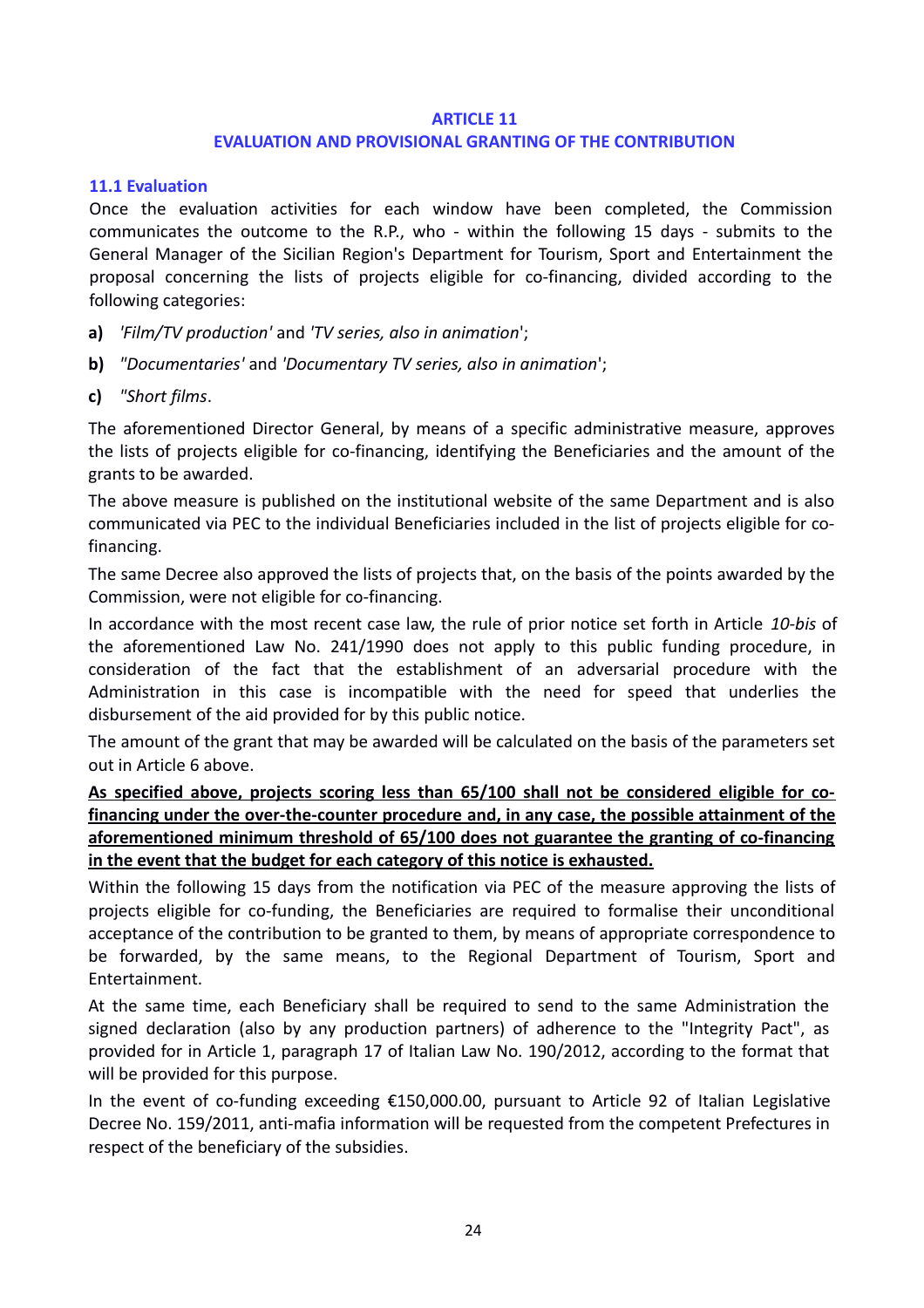#### <span id="page-24-0"></span>**11.2 Provisional granting of the contribution**

**Within 30 days** of receipt of the aforementioned acceptance, the Administration, having carried out all verifications, adopts the provisional grant decrees for the individual projects.

They include, among others:

- a) consultation of the Italian National Register of State Aid, in order to verify that the Beneficiary is not among the entities that have received and not reimbursed aid declared illegal or incompatible by the European Commission (Visura "Deggendorf");
- b) the verification of the regularity of contributions (DURC);
- c) any sample request to individual beneficiaries, pursuant to Article 74 of Italian Presidential Decree 445/2000, of documentation proving the content of the substitute declarations produced.

The provisional award decision sets out, inter alia, the obligations of the Beneficiary.

At the same time as the Provisional Grant Decrees, the Administration will notify the Beneficiaries of the following forms, which must be used in a mandatory manner when requesting the disbursement of the financing, as set out in Article 16 below:

- **Request for advance payment (up to 40%);**
- **Bank/insurance guarantee for the application for the above advance payment;**
- **Request for disbursement of the second instalment of the grant (up to 90%);**
- **Request for disbursement of the balance (up to 10%);**
- **General Accounts;**
- **Reporting matrix**.

**The adoption of the accounting commitments, alternatively in the financial years 2022 or 2023, shall be established unilaterally by the Granting Authority for each of the subsidised works on the basis of the information contained in the respective Application Dossiers, taking into account the start date of filming, the inferable production schedule and the presumed end date of the co-financed works** .

#### **ARTICLE 12**

#### **OBLIGATIONS OF THE BENEFICIARY**

The grantee**, under penalty of revocation of the grant awarded**, must:

- *a)* ensure that the investment in the region is at least 150% of the granted funding;
- **b)** enter in the case of selection of companies having their registered office in countries outside the territory of the European Union - into a co-production agreement, an associated production agreement or an executive production contract with a company having its tax domicile in the Union, which meets all the requirements set out in this notice;
- *c)* notify the Sicilian Region's Department of Tourism, Sport and Entertainment of any change or variation concerning the eligibility requirements set out in Article 5 of this notice that occurred after the submission of the application;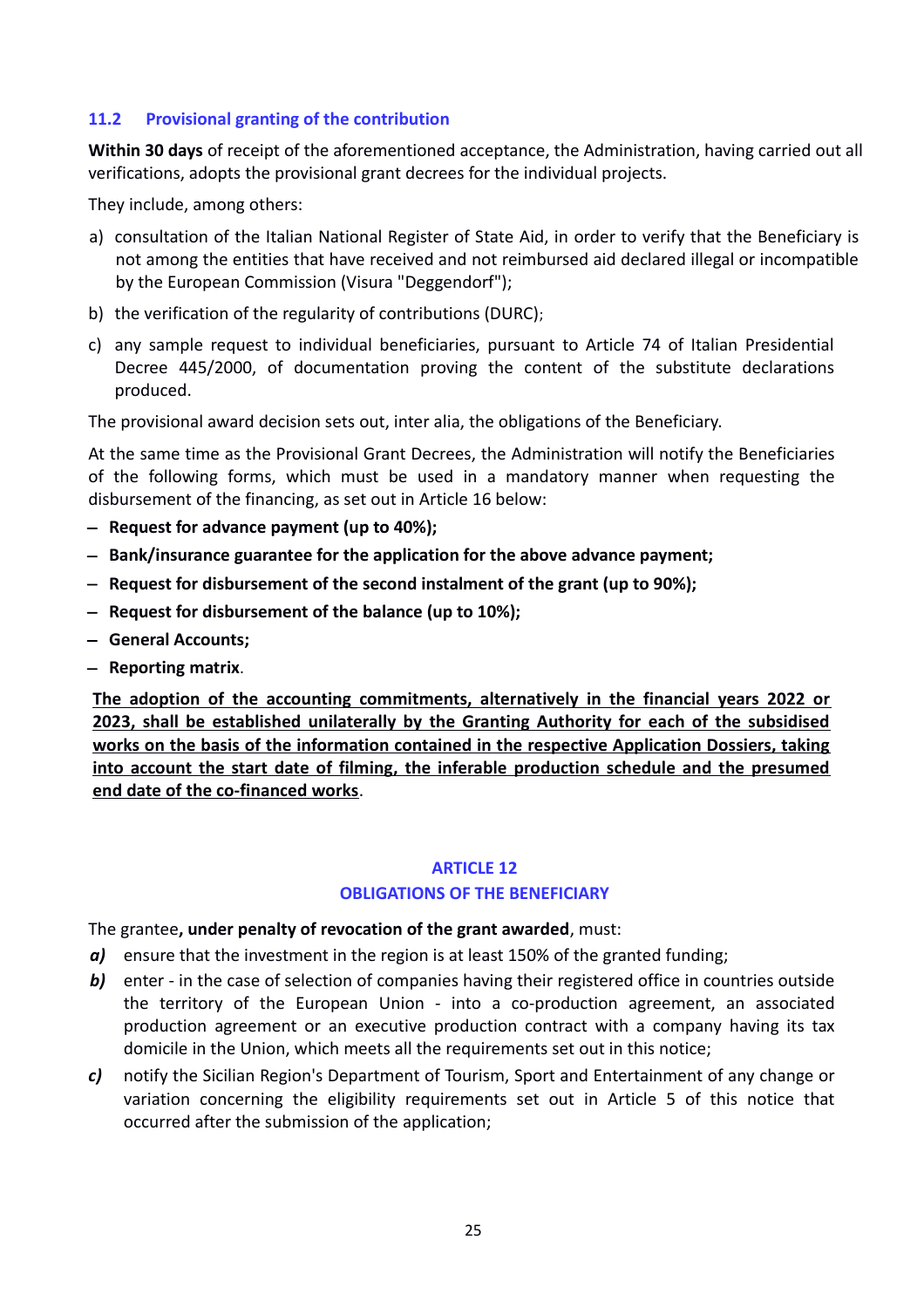- d) notify the same Administration by the means set out in Article 13 below of this Notice of any changes to the production project submitted at the time of application that may have occurred following the evaluation and up to the final statement of expenses;
- *e)* not cede the production of the audiovisual work for which co-funding was received to third parties during the production;
- *f)* authorise the Sicilian Region Department of Tourism, Sport and Entertainment, as well as other institutional entities indicated by the latter, to use the audiovisual work for which the grant is received for film archive purposes;
- *g)* notify the granting administration of the start date of filming in the region;
- *h)* complete the processing of the audiovisual product within and no later than **18 months** from the date on which the Administration issues the Decree provisionally granting the subsidies, it being specified that this obligation binds both the Beneficiaries of the resources who have already started filming and those who have yet to start processing the product on the date on which the co-funding is granted;
- *i*) submit the report no later than 6 months after the end of the processing (i.e. after the sample copy has been made);
- *j*) deliver to the Administration, at the above-mentioned reporting stage, all the required accounting documents;
- *k)* deliver to the same Administration, in the same reporting phase, two high resolution copies of the audiovisual product realised (Blu-ray and/or high definition files on pen drive or hard disk), one for the archives of the Sicilian Regional Filmoteca and one for the archives of the Regional Department of Tourism, Sport and Entertainment. For Film/TV *production Films* and *TV Series* only, please note that, as indicated in art. 4 of this Public Notice, they must be usable by people with sensory disabilities, with particular reference to audiodescription and subtitling, in line with the provisions of Art. 3, paragraph 1, letter g) and Art. 12, paragraph 4, letter a) of Law no. 220/2016;
- *l)* deliver free of charge to the Administration, also during the above-mentioned reporting phase, five scene photographs, in electronic format, chosen by the Sicilian Film Commission, for which the exploitation rights for non-commercial communication and promotional purposes (also via web) will be transferred, guaranteeing their full and free availability, and relieving the Sicilian Region's Department of Tourism, Sport and Entertainment from any liability towards third parties;
- *m)* inform the granting Administration in the event that the co-funded work is selected for participation in national and international festivals and/or exhibitions and/or reviews, in order to allow the same Administration to attend the event, including collateral press conferences for the presentation of the work;
- *n)* ensure that the following logos appear in the **headlines,** where they exist, with the same duration and size as those of the producers/associated producers/distributors:



*o)* ensure that the logos referred to in point *n*) above appear in the **first credits**, with the same duration and size as those of the producers/associated producers/distributors.

This obligation is to be considered extended, in string format and even if realised after project closure, on the following promotional-advertising material: posters, playbills, billboards of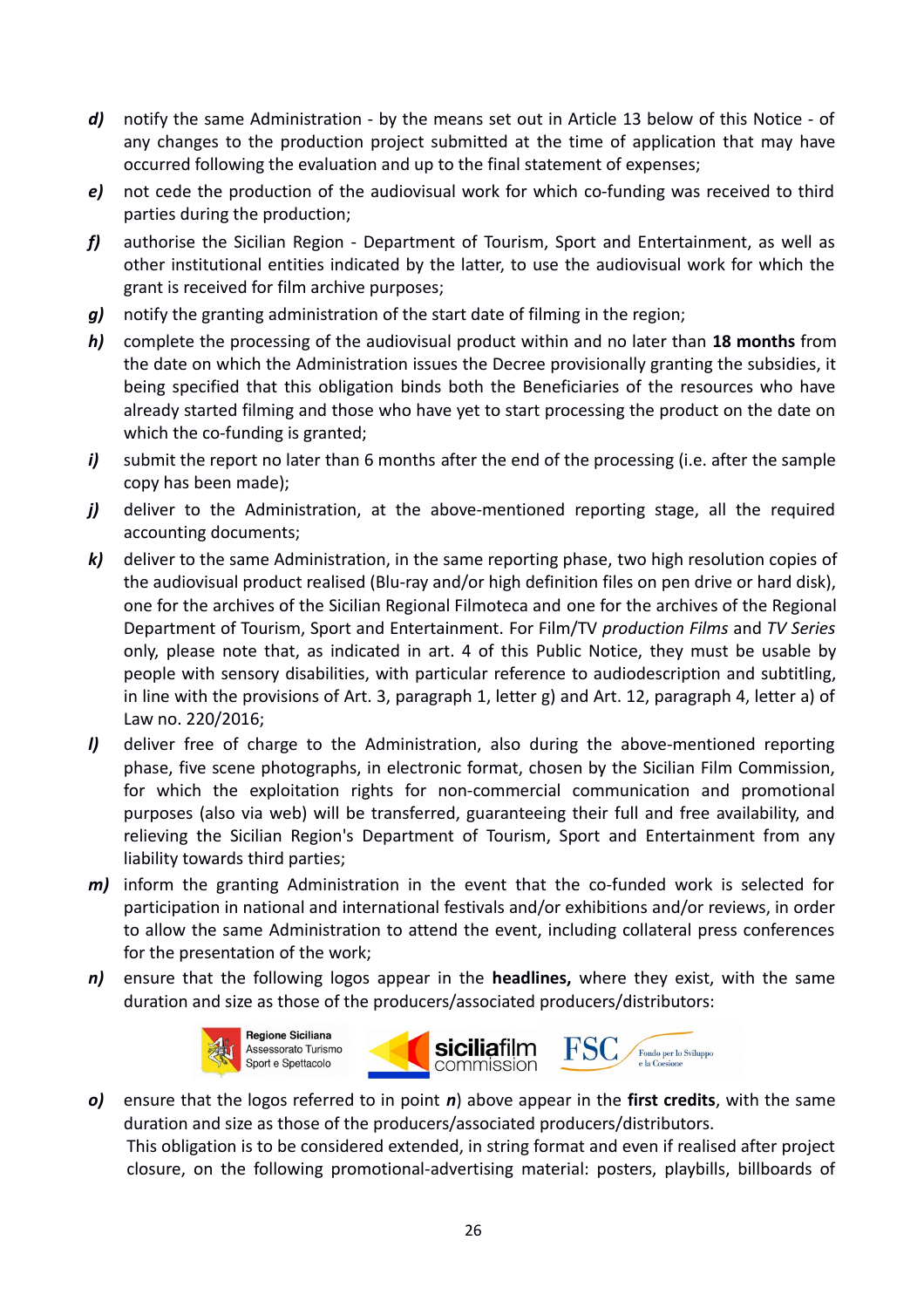various formats, brochures, leaflets, press kits and banners for websites and social media. The logos - in a high-definition version, adjusted for size and identical in size - will be made available on the institutional website of the Department of Tourism, Sport and Entertainment, as well as at *http://www.siciliafilmcommission.org/it/bandi-e-loghi* ;

- *p)* submit in advance both the opening and closing credits, as well as the draft of the aforementioned materials, to the approval of the Sicilian Region's Department of Tourism, Sport and Entertainment to verify the correct use of the logos;
- *q)* make itself available, upon request of the Administration, to the identification of 60 seconds of audio-video promotional material of the audio-visual work, to be used exclusively for communication and promotional purposes of an institutional nature of the Sicily Film Commission, excluding any commercial use. The Beneficiary, to this end, shall guarantee that the images are at its full and free disposal, also undertaking to indemnify and hold harmless the Department of Tourism, Sport and Entertainment of the Sicilian Region from any claim, even from third parties;
- *r)* document, for the co-funded work, the theatrical release in the case of feature films, or the broadcasting in the case of feature films of TV production, TV series/documentary TV series also in animation, or the fruition, also SVOD, in the case of documentaries and short films.

## **ARTICLE 13**

## **PROJECT VARIANTS**

The project provisionally accepted for support may only be modified under the conditions specified below.

Variations, within the above-mentioned deadlines, must be communicated **strictly before the submission of the final cost statement,** by sending the updated version of the original Application Form (Forms I, II and III) to the Granting Authority by certified email (or traditional email, in the case of foreign Beneficiaries) to the following address: dipartimento.turismo@certmail.regione.sicilia.it.

The aforementioned reshaping of the Application Dossier must be accompanied by a report describing the changes made to the project originally submitted, together with any supporting documentation (contracts, deal memos, etc.).

Within 30 days of receipt, the Administration will notify the Beneficiary of the admissibility of the proposed project changes.

No variant will be allowed if verification of the changes would result in a decrease in the score awarded at the assessment stage such that the project would be awarded a score lower than the minimum threshold for eligibility for co-financing set out in section 11.1. In this case, the Administration will proceed to exclude the project from the list of eligible projects, with the consequent revocation of the subsidies.

Despite the above, variants resulting in a reduction in production costs of more than 15% with respect to the project accepted for support will not be allowed in any case. Should the project variation, within the above-mentioned limits, only affect the reduction of the expenses eligible for co-financing, the Granting Authority will proceed to the corresponding reduction of the grant provisionally awarded.

In case of exceptional events and force majeure, which must in any case be adequately proven and documented, the granting administration - for reasons of protection of the public interest reserves the right to accept any project variants that exceed the above-mentioned limits and assumptions.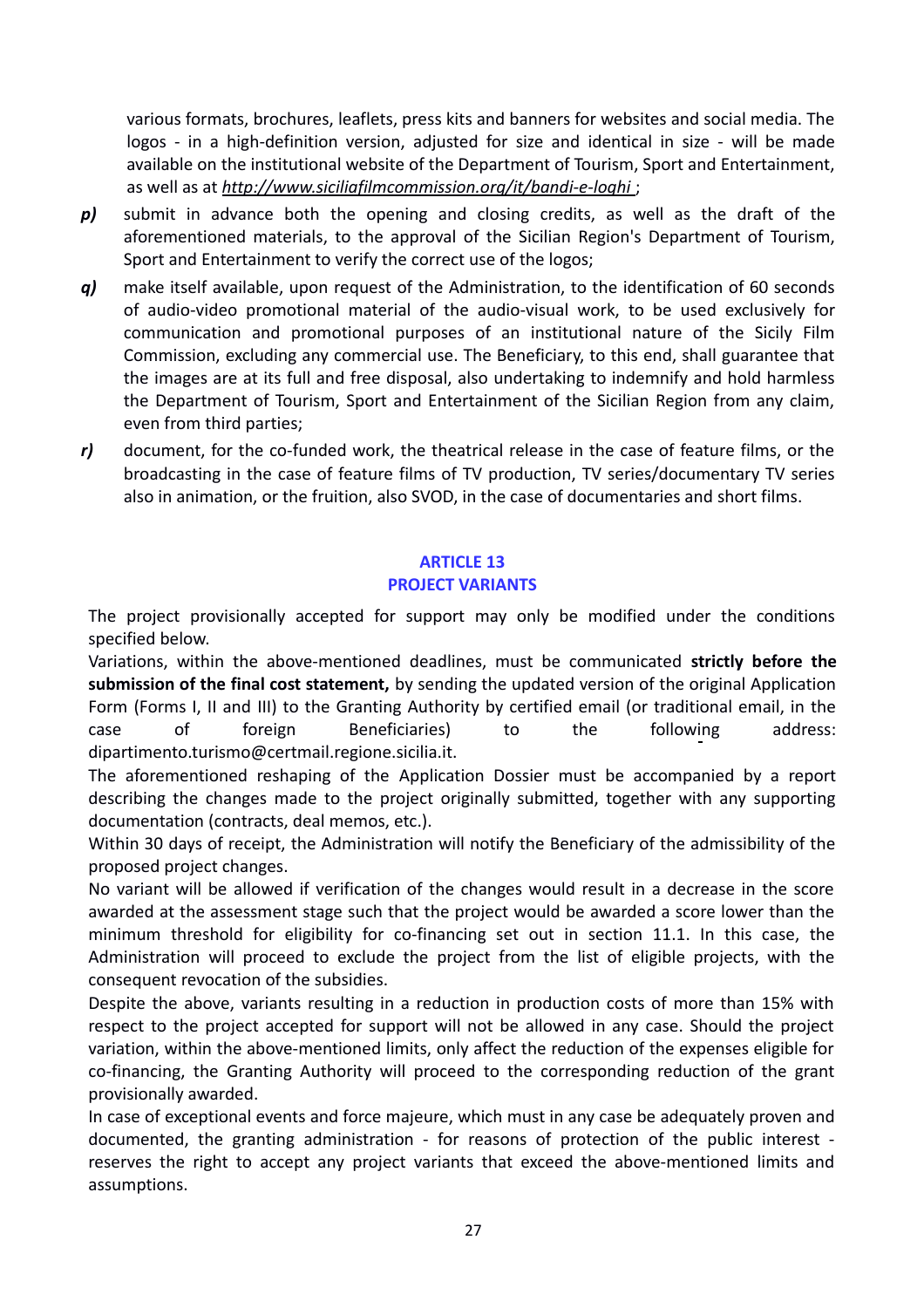#### **ARTICLE 14 EXTENSIONS**

With reference to Paragraph h) of Article 12 above, the Grantee may in any case apply to the Granting Authority for a single extension for the completion of the processing of the audiovisual product.

The request for the above-mentioned extension, **which may not exceed a period of 3 months with respect to the original project completion date indicated in the provisional concession decree**, must be sent to the Administration at least 30 days before the same date.

The request must give evidence that the failure to meet the deadline is not attributable to the Beneficiary of the subsidies, giving adequate reasons for the time slippage.

#### **ARTICLE 15**

#### **PROJECT CONCLUSION, REPORTING AND FINAL GRANT AWARD**

The funded project is considered completed when

- the physical realisation of the work has been completed, i.e. each stage of *"production"* as defined in Article 3 of this Notice has been completed;
- any further activities foreseen in the funded project proposal have been fully implemented;
- production costs were fully incurred;
- $-$  the project achieved the objective for which it was awarded funding;
- the theatrical release has taken place in the case of feature-length films of film production, or the broadcasting in the case of feature-length films of television production, TV series/documentary TV series also in animation, or the fruition, also SVOD, in the case of documentaries and short films.

**Within 6 months from the completion of the work,** the Beneficiary has to submit to the Granting Authority the sample copy of the audiovisual work realised and the final cost statement for the whole production, including

**a) General final accounts**, covering the entire production cost (and, therefore, not only the part financed with the regional resources under this Notice), with a specific indication of any further financing and/or sponsorship for the realisation of the same audiovisual product.

A list of all the accounting documents (invoices, tax receipts, etc.), with a description of the services and amounts and an indication of the suppliers, must be attached to the General Final Account, whose consistency with the financial plan submitted at the time of the grant application will be verified by the Administration;

In consideration of the fact that the strategies of the Sicilian Regional Administration are strongly oriented to accelerate the procedures for the control of the expenses incurred for the implementation of the interventions financed with public resources, the simplification tools provided for the reporting of the facilitations from Community resources, as per point 1.10 of *Document EGESIF 140012\_02 final,* adopted by the European Commission on 17/09/2015, will be applied by analogy.

For this purpose, at the Grantee's expense, the aforesaid General Ledger Account shall be certified by a person entered in the Register of Auditors kept at the Ministry of Economy and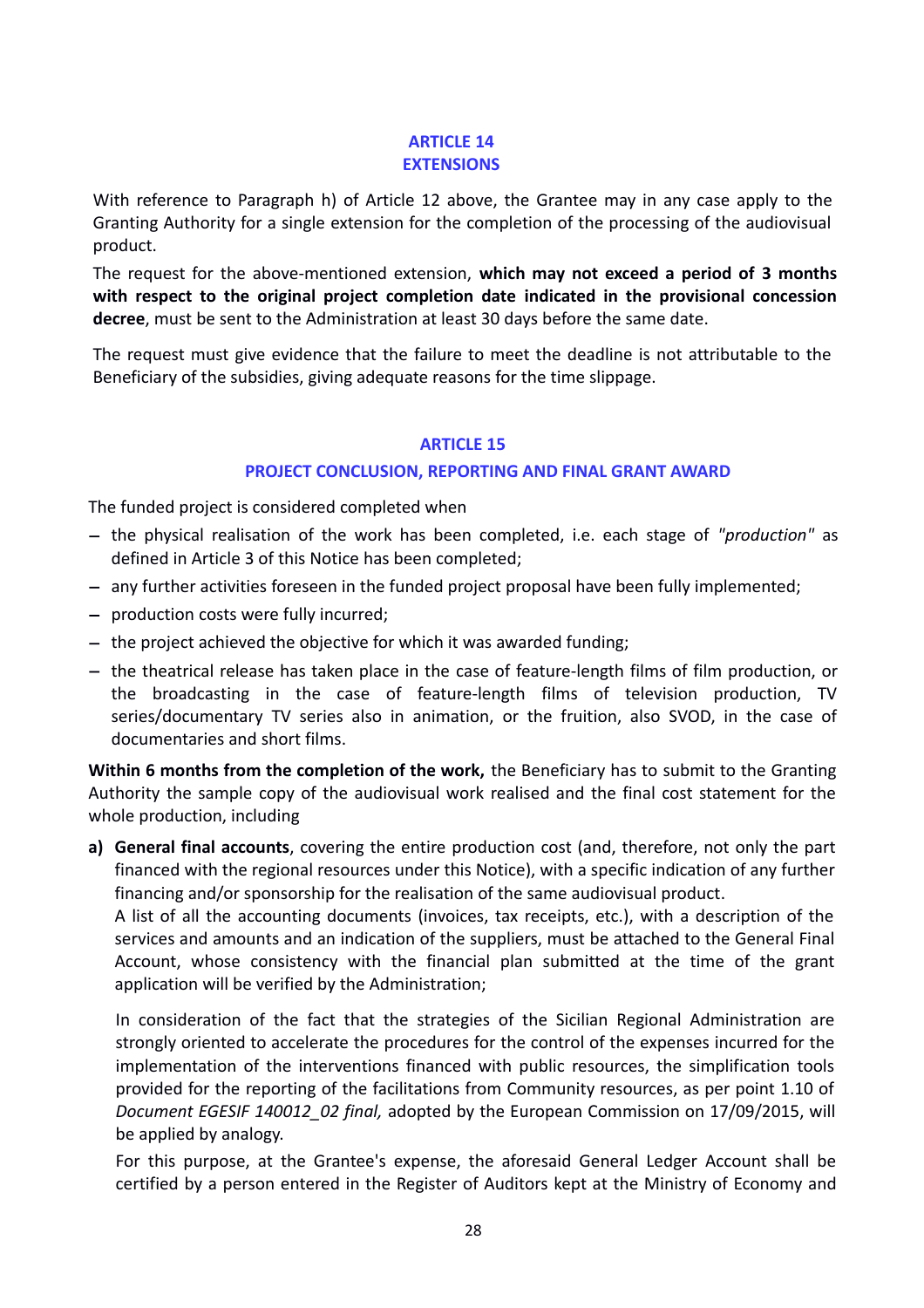Finance, pursuant to Article 1, paragraph 1, letter g) of Legislative Decree No. 39/2010. This affidavit shall be drawn up in accordance with the ISRS 4400 standards developed by the IFAC *(International Federation of Accountants)* and shall certify that all expenses reported have been incurred in accordance with the rules set out in this Notice.

In particular, the appointed Statutory Auditor shall certify in a special report:

- 1) the absence of any cause of incompatibility/conflict of interest in relation to the assignment;
- 2) the correspondence of the expenditure with the listed supporting documents and payment titles;
- 3) the incurrence of expenditure during the project's eligibility period and its consistency and congruity with the grant awarded;
- 4) compliance with current tax regulations in incurring the aforementioned expenditure, as well as the regular fulfilment of all tax, insurance, social security and welfare obligations in relation to all persons involved in the production;
- 5) that the reported documents relating to eligible expenditure have not been used as proof of expenditure against further contributions granted by other public bodies.

Only for the projects in the categories, also in animation, of "*Film/TV Production Films" and "TV Series"*, the affidavit in question shall be provided by the Auditor in the form of a sworn expert's report pursuant to Article 5 of Italian Royal Decree no. 1366/1922. This appraisal shall replace, for all purposes, the management verifications by the Administration aimed at the disbursement of the final balance and the subsequent adoption of the final grant decree, in accordance with the procedures set forth in Article 16 below.

**b) Reporting Matrix**, in which the expenses eligible for co-funding (pursuant to Art. 6, directly referable to a minimum percentage of 150% of the grant awarded) must be reported in detail and individually, with attached copies of the expenditure and payment documents (receipted invoices, receipts of travel tickets, tax receipts, transfers, etc.). The Reporting Matrix must indicate the *Unique* Public Investment *Project Code* assigned to the grant (**CUP**) and reported in the provisional grant award decision.

All expenditure documentation submitted to the Administration must bear a description that allows its immediate traceability to the financing granted, through the explicit indication of the wording "*Expenditure incurred under the resources of the Development and Cohesion Plan (PSC) of the Sicilian Region*".

The Granting Authority, after examining the General Accounts (on the basis of the relevant affidavit, in the separate forms set out above) and after acquiring the Reporting Matrix, shall notify the Grantee of the amount of the grant that will be definitively awarded.

The final burden of documentation for the co-financed work remains with the Beneficiary:

- in the case of feature-length film/television productions, TV films, TV series/documentary TV series also in animation, the theatrical release, i.e. the airing;
- in the case of documentaries and short films, also SVOD fruition.

The Administration, having ascertained the latter circumstance, adopts the Decree of final grant, at the same time settling the final balance due to the Beneficiary.

**In any case, given the current deadline for closing the financial circuits of projects co-financed with 2014-2020 Development and Cohesion Fund resources, the Administration will have to proceed:**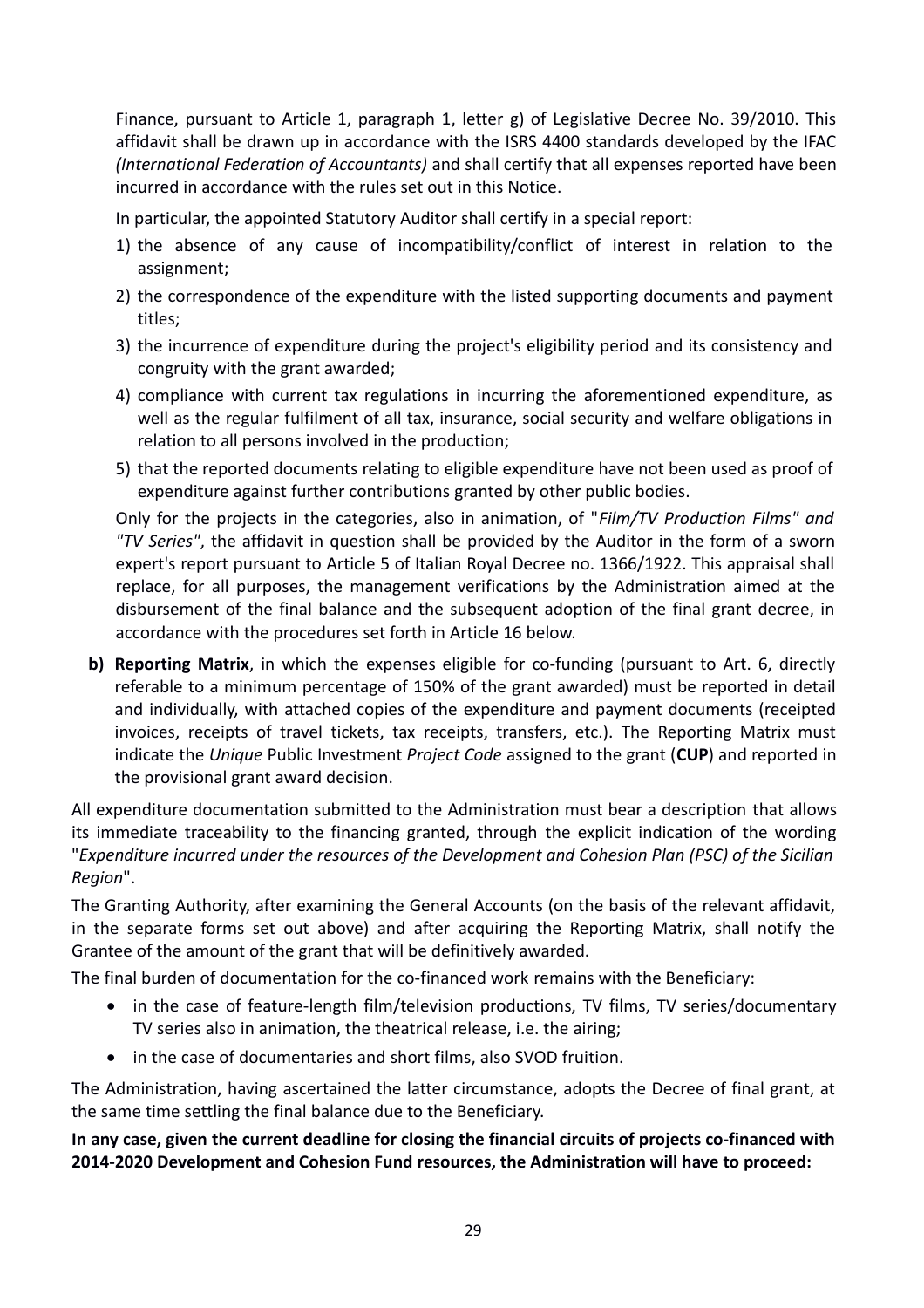- **the adoption of the provisional concession measure by 31/12/2022;**
- **the payment of the final balance of 10% no later than 31/12/2025**

**All subsidies provisionally granted to projects that have not been completed within the deadlines set out in this Notice in relation to the individual phases (completion of the physical realisation, production of the sample copy, incurring of all production expenses and the theatrical release/broadcasting/use of the audiovisual product) will be subject to revocation.**

## **ARTICLE 16 DISBURSEMENT**

The grant awarded will be disbursed, at the request of the Beneficiary and upon verification of the Beneficiary's compliance with all obligations, as follows:

**1) first advance payment (up to 40% of the grant):** Beneficiaries may request an advance payment of up to 40% of the grant provisionally awarded following notification of the relevant Decree.

The advance payment is subject to the simultaneous submission of a surety guarantee, suitable to cover the requested advance payment, interest and default interest (where applicable), as well as the costs of the recovery procedure. This guarantee must be valid for a period of time covering the project phases up to the second disbursement of the grant, in accordance with the procedures specified in point 2) below.

The above guarantee may be provided:

- **a)** by banks, insurance companies pursuant to Italian Law no. 348/1982 and ss.mm.ii., or financial intermediaries registered in the special list pursuant to Article 106 (previously 107) of Legislative Decree no. 385/1993 and ss.mm.ii. (TUB) - including the Confidi registered in the list pursuant to Article 107 - which carry out guarantee issuance activities on an exclusive or predominant basis, which are authorised and supervised by the Bank of Italy and listed in the latter's databases;
- **b)** by banks, insurance companies established in another EU Member State and allowed to operate in Italy under the freedom of establishment, i.e. the freedom to provide services.

The guarantee must be issued and signed in the form of a public deed, i.e. a notarised private deed, in order to pre-establish the title for compulsory recovery through a collection agent. The above-mentioned guarantee documents shall be deemed valid even if they are digitally signed by both parties.

The guarantee must be made out in the name of the Regione Siciliana - Dipartimento del Turismo, dello Sport e dello Spettacolo and must expressly provide:

- payment on first demand within 15 (fifteen) days;
- validity regardless of whether the Beneficiary is subject to bankruptcy or other insolvency proceedings;
- the waiver of the benefit of prior enforcement of the principal debtor;
- the waiver of the exception under Art. 1957(2) of the Italian Civil Code, i.e. the duration of the surety must be related not to the maturity of the principal obligation but to its full performance;
- the provision according to which the non-payment of the premium may in no case be invoked against the Sicilian Region, notwithstanding Article 1901 of the Italian Civil Code;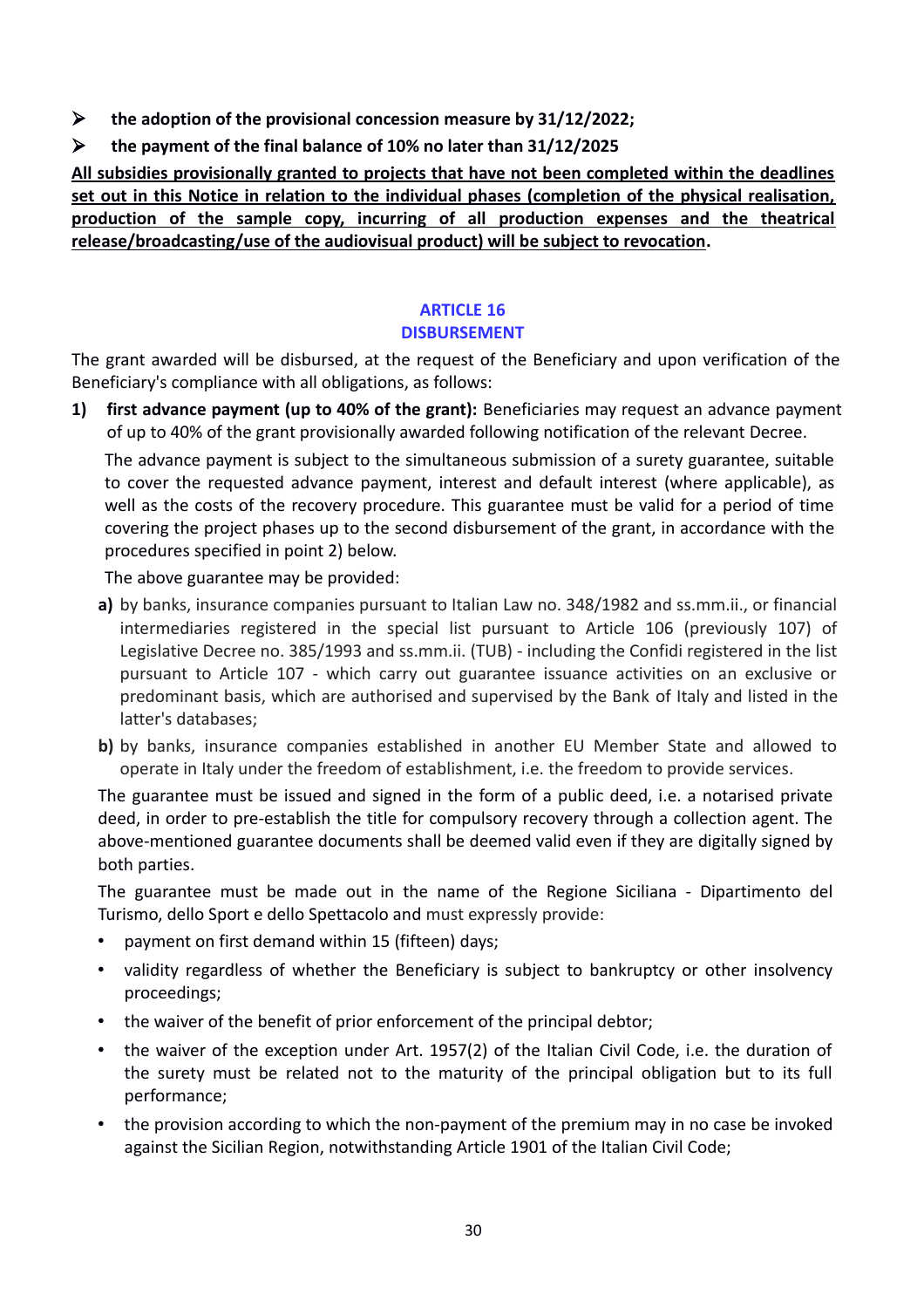- the Court of Palermo as the competent court for the resolution of disputes relating to issues of substance;
- the enforcement of the regional credit protection policy in the event of its non-renewal within a period prior to expiry (1-2 months);
- the clause of automatic renewal in the event that the Beneficiary is unable to comply with all the obligations, commitments and conditions laid down in the rules governing the aid.
- **2) second disbursement (up to 90% of the contribution):** to be requested within 6 months from the completion of the production, together with the submission of the final cost statement for the entire production, with the simultaneous delivery to the Department of Tourism, Sport and Entertainment of the Sicilian Region of the **sample copy of** the audiovisual work realised.

The Beneficiaries shall also attach to the aforementioned application the duly completed *"reporting matrix"*, complete with all the expenses incurred for the realisation of the work, i.e. corresponding to the production cost of the audiovisual work realised, highlighting the eligible expenses incurred in Sicily.

All expenditure documentation submitted to the Department of Tourism, Sport and Entertainment of the Sicilian Region at the time of the request for the second disbursement must bear a description that allows the immediate traceability to the financed project, through the explicit indication of the wording "*Expenditure incurred under the resources of the Development and Cohesion Plan (PSC) of the Sicilian Region*".

At the same time as the payment of the second disbursement, the Administration shall provide the release of the surety bond submitted by the Beneficiary at the time of the request for the advance payment referred to in point 1) above.

**3) final balance (up to 10% of the grant)**: Within 6 months from the disbursement of the second instalment by the Administration, in order to allow the Administration to approve the final framework of the eligible expenses and the adoption of the Decree granting the final subsidy, the Grantee shall document, for the co-funded work the eventual theatrical release in the case of feature films, or the eventual broadcasting in the case of feature films of TV production, TV series/documentary TV series also in animation, or the eventual fruition, also SVOD, in the case of documentaries and short films.

The Administration, having ascertained the latter circumstance, adopts the aforesaid Decree granting the contribution definitively, at the same time settling the final balance due to the Beneficiary.

**It is reiterated that, given the current deadline for closing the financial circuits of projects cofinanced with 2014-2020 Development and Cohesion Fund resources, the Administration must proceed:**

- **the adoption of the provisional concession measure by 31/12/2022;**
- **the payment of the final balance of 10% no later than 31/12/2025**

**All subsidies provisionally granted to projects that have not been completed within the deadlines set out in this Notice in relation to the individual phases (completion of the physical realisation, production of the sample copy, incurring of all production expenses and the theatrical release/broadcasting/use of the audiovisual product) will be subject to revocation.**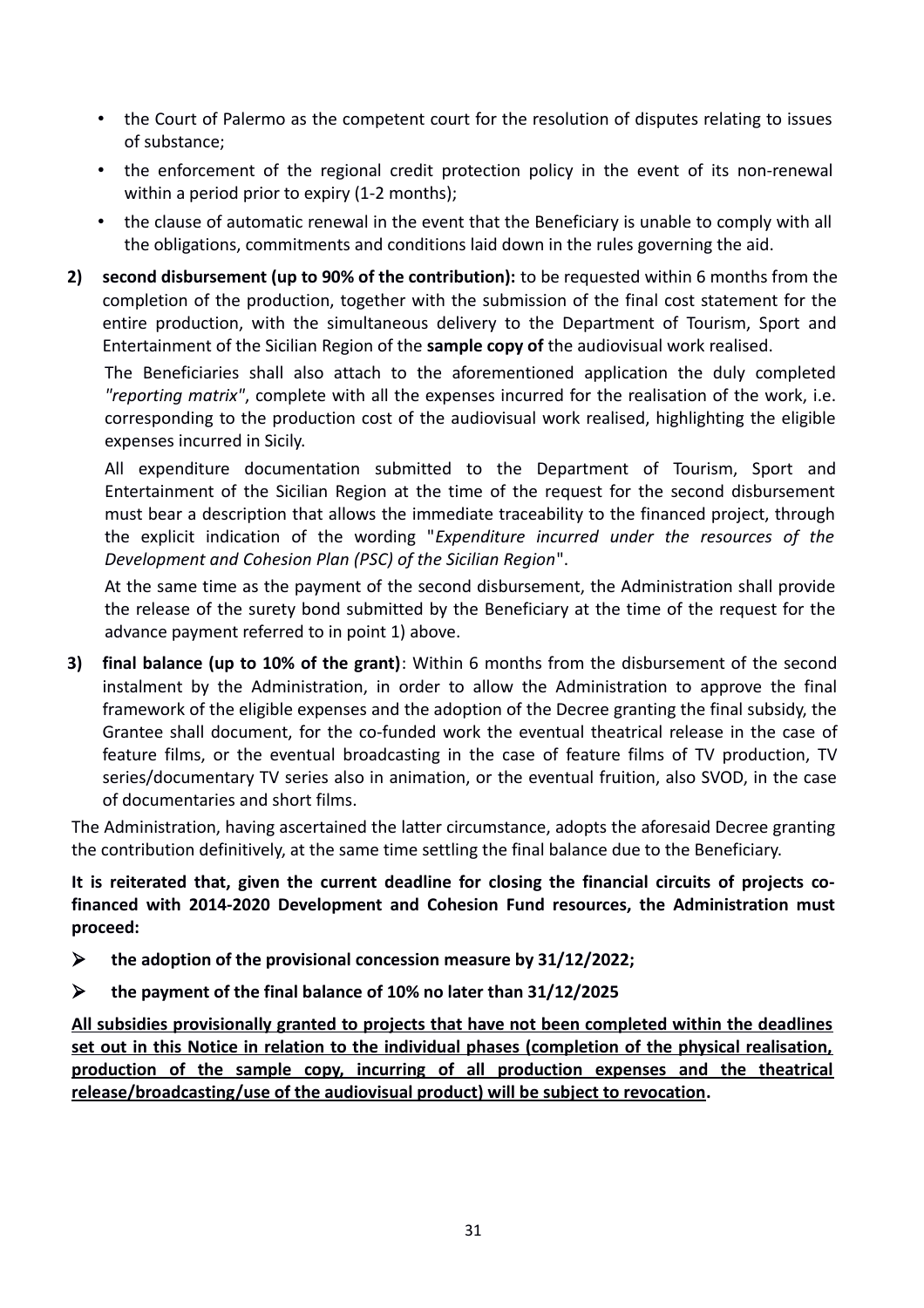#### **ARTICLE 17 CONTROLS**

The granting authority reserves the right to carry out, at any time, in the manner it deems appropriate, checks and controls on the financial, procedural and physical progress of the subsidised project, as well as compliance with the obligations laid down in the legislation in force, in this notice and in the Decree granting the aid.

Such checks do not, in any event, relieve the Beneficiary from full and exclusive responsibility for the regular and perfect execution of the operation.

The administration remains extraneous to any relationship arising in any way with third parties in connection with the implementation of the project. The checks carried out relate exclusively to relations with the Beneficiary.

The Beneficiary must keep and make available all documentation relating to the subsidised project, including all receipts of expenditure.

In the event of verification that the Beneficiary has not fully complied with its obligations, even if not criminal, the Administration will withdraw the grant and recover any sums already paid.

#### **ARTICLE 18**

## **WITHDRAWAL OF THE CONTRIBUTION**

#### <span id="page-31-0"></span>**18.1 Cases of withrawal**

The co-financing granted will be withdrawn:

- in cases of express waiver by the Beneficiary;
- in cases where the work is not completed on time;
- where the investment in the region is less than 150% of the amount granted;
- in all cases in which the documents produced and/or checks carried out by the Administration reveal that the Beneficiary has produced false, inaccurate or incomplete declarations;
- in cases where the eligibility requirements set out in Article 5 of this notice are no longer met;
- in cases where, after the provisional grant of the subsidy and during production, the Beneficiary transfers the economic exploitation rights of the co-funded audiovisual product to third parties;
- inaction, in the sense of failure to carry out the intervention, and/or implementation that differs from that authorised and/or partial implementation;
- failure to complete, within the deadlines set out in this Notice, the individual project phases (completion of the physical realisation, production of the sample copy, incurring of all production costs and the theatrical release/broadcasting/use of the audiovisual product);
- being subject to bankruptcy or other insolvency proceedings (composition with creditors, arrangement with creditors, compulsory liquidation, extraordinary administration);
- breach of the obligations laid down in the relevant legislation concerning the publicity of public co-financing;
- a definitive finding by the competent bodies of a breach of applicable obligations regarding safety in the workplace, compliance with collective labour agreements and social security and insurance matters;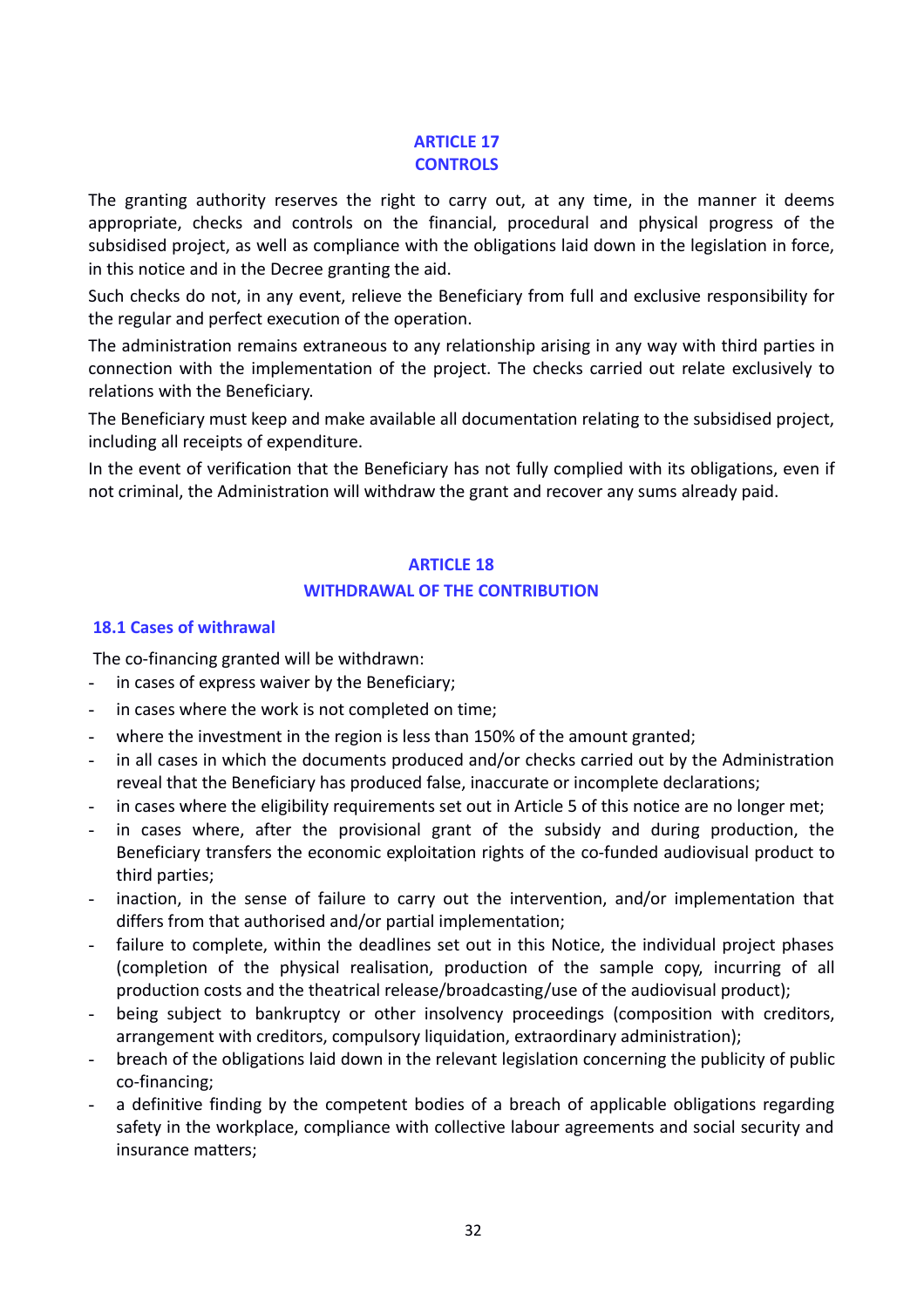- the established cause of forfeiture of the grant due to the failure to meet the essential requirements or due to irregularities in the documentation produced, in any case attributable to the Beneficiary and not correctable;
- the undue receipt of the Contribution by a final decision (intentional or gross negligence);
- in all other cases in which the Beneficiary does not comply with what is expressly indicated in the Notice and in the Decree provisionally granting the subsidy.

#### <span id="page-32-0"></span>**18.2 Withdrawal [procedures](#page-32-0)**

The Decree of revocation gives the Region of Sicily the right to demand immediate recovery, in whole or in part, of the grant awarded and provides for the recovery of any sums disbursed following the grant, plus interest at the rate provided for in this Notice, calculated from the time of disbursement.

After acquiring the documents, facts or circumstances that could give rise to revocation, the Administration, pursuant to Arts. 7 and 8 of Italian Law No. 241/1990 as amended and supplemented, notifies the persons concerned of the commencement of the dispute procedure, with the relevant indications:

- $-$  to the subject matter of the proceedings instituted;
- $-$  the office and the person responsible for the proceedings;
- to the office where access to documents can be requested,
- assigning the addressees of the notice a period of **30 days** from receipt of the notice to submit any counter-arguments.

Within the aforementioned period of 30 days, the interested parties may submit to the Administration written statements of defence on plain paper, together with any other documentation they deem appropriate.

#### **ARTICLE 19 PERSONAL DATA PROCESSING**

Pursuant to Article 13 of Italian Legislative Decree No. 196/2013, supplemented with the amendments introduced by Legislative Decree No. 101/2018, containing *"Provisions for t h e adaptation of national legislation to the provisions of Regulation (EU) 2016/679 of the European Parliament and of the Council of 27/04/2016"*, we inform you that:

- **a)** The personal data requested will be used exclusively in the context of the procedure set out in this notice;
- **b)** The provision of data by the applicant is compulsory, as it is necessary to carry out further activities;
- **c)** any failure to do so will result in the termination of the procedures in respect of the person responsible for the omission;
- **d)** the Data Controller is the President of the Sicilian Region;
- **e)** the Data Processor is the *pro-tempore* Director General of the Department of Tourism, Sport and Entertainment;
- **f)** the Data Sub-Processor is the Manager in charge of Service 9 of the Sicilian Regional Department of Tourism, Sport and Entertainment;
- **g)** The persons in charge of processing personal data are the employees of the Sicilian Region responsible for carrying out the related activities.